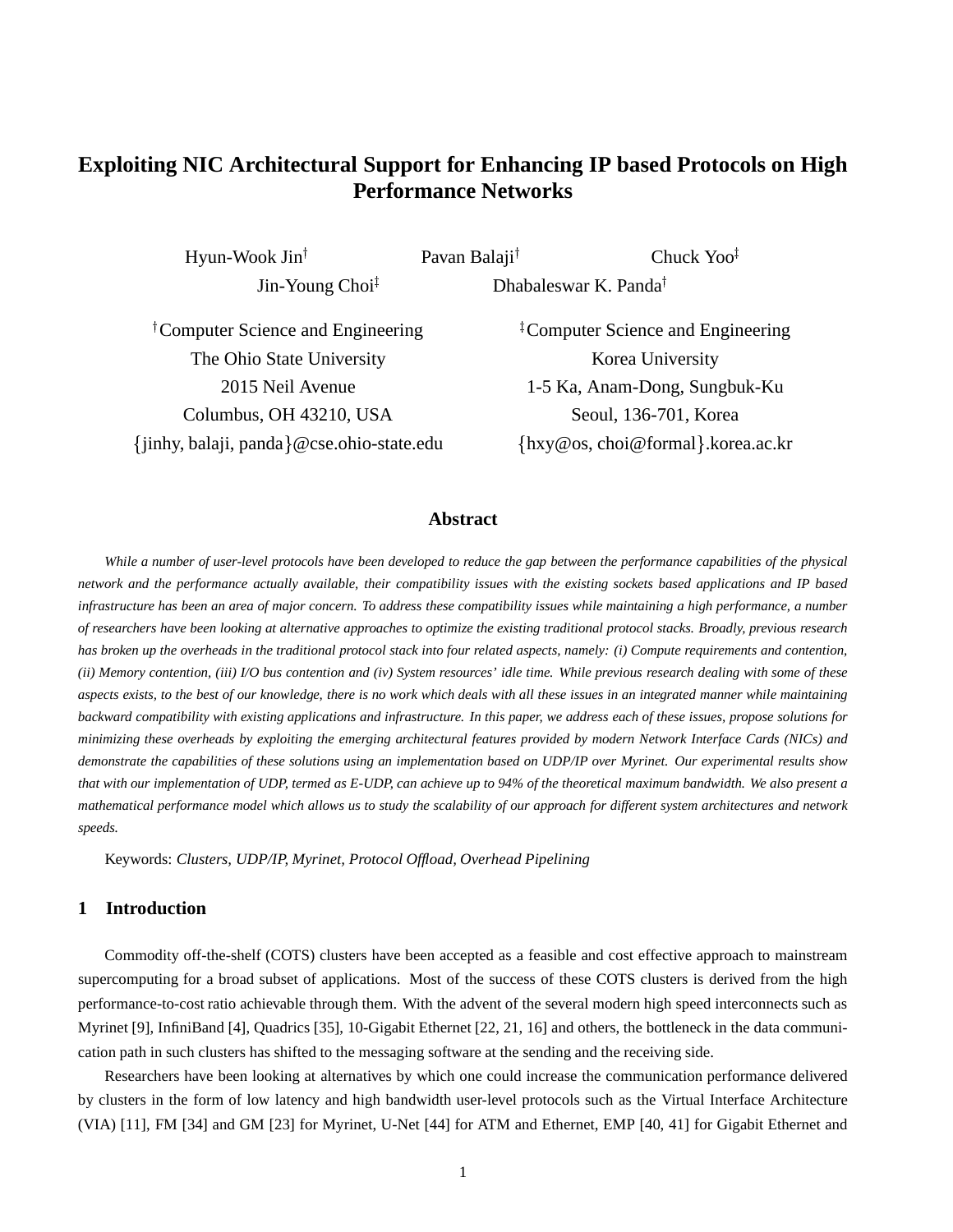others. While this approach is good for writing new applications which completely reside inside the cluster environment, these have several limitations with respect to compatibility with existing applications and infrastructure. In particular, we look at the following incompatibilities:

- 1. A number of applications have been developed in a span of several years over the traditional protocols using the sockets interface. Developing new high performance protocols might not be directly beneficial for such applications.
- 2. IP is the most widely accepted and used network protocol today. However, the above mentioned user-level protocols are not compatible with existing IP infrastructures, i.e., an application using GM over Myrinet or EMP over Gigabit Ethernet cannot communicate across clusters where the intermediate nodes/switches are IP based and do not understand these user-level protocols.
- 3. Several security mechanisms such as IPsec have been developed over IP. Using user-level protocols instead of IP based protocols might require such security mechanisms to be re-developed for these new protocols.

Summarizing, several traditional applications primarily focus on portability across various platforms and typically span several clusters (sometimes known as cluster-of-cluster configurations). These applications rely on high performance networks in order to achieve a high performance for intra-cluster communication. At the same time they are based on IP based protocols in order to allow inter-cluster communication. The sockets interface is a common choice for such applications. Further, applications built on other programming models such as the Message Passing Interface (MPI) [17], Distributed Shared Memory (DSM) [3, 29], Global Arrays [33], etc. also have implementations utilizing the sockets layer underneath in order to achieve such compatibility.

Researchers have looked at some of these issues in a segregated manner. For example, user-level sockets over high performance networks [7, 8, 6, 30, 39] and other substrates [38] have been developed to allow sockets based applications to take advantage of the high performance networks. This approach tries to solve the first issue (allowing existing sockets based applications to take advantage of the high performance networks), but does not address the remaining issues. Similarly, the Trapeze project [13, 12] by Chase, et. al., tries to address issues two and three (compatibility with the existing IP infrastructure), but modifies the sockets interface resulting in incompatibility with existing applications. These and other related work are discussed in Section 7 in more detail.

To address these compatibility issues while maintaining a high performance, a number of researchers have been looking at alternative approaches to optimize the existing traditional protocol stacks. Broadly, previous research has broken up the overheads in the traditional protocol stack into four related aspects, namely: (i) Compute requirements and contention, (ii) Memory contention, (iii) I/O bus contention and (iv) System resources' idle time.

In this paper, we first utilize the earlier proposed techniques, in particular those specific to Protocol Offload Engines (POEs) [46, 37, 42], to implement a partial offload of the UDP/IP protocol stack over Myrinet to address the first two issues, i.e., compute requirements and memory contention. Next, we modify the Myrinet device driver to allow a delayed posting of descriptors in order to reduce the contention at the I/O bus. Finally, we implement a fine-grained overhead pipelining technique on the firmware of the NIC to minimize the link idle time. In this paper, we refer to this implementation as E-UDP (standing for Enhanced UDP). This IP based protocol implementation is not only compatible with existing sockets applications, but also with the traditional UDP/IP stack.

In this paper, we focus on the following key questions:

- *How does the performance of E-UDP compare with that of the traditional UDP stack?*
- *How does the performance of E-UDP compare with that of the existing user-level high performance protocols?*
- Would the feasibility of fine-grained pipelining in E-UDP be specific to the application communication pattern, i.e., is *it formally verifiable that a fine grained pipelining would be possible for any communication pattern?*
- How does E-UDP perform for various other system and network configurations, e.g., for 10-Gigabit networks, faster *I/O buses, etc?*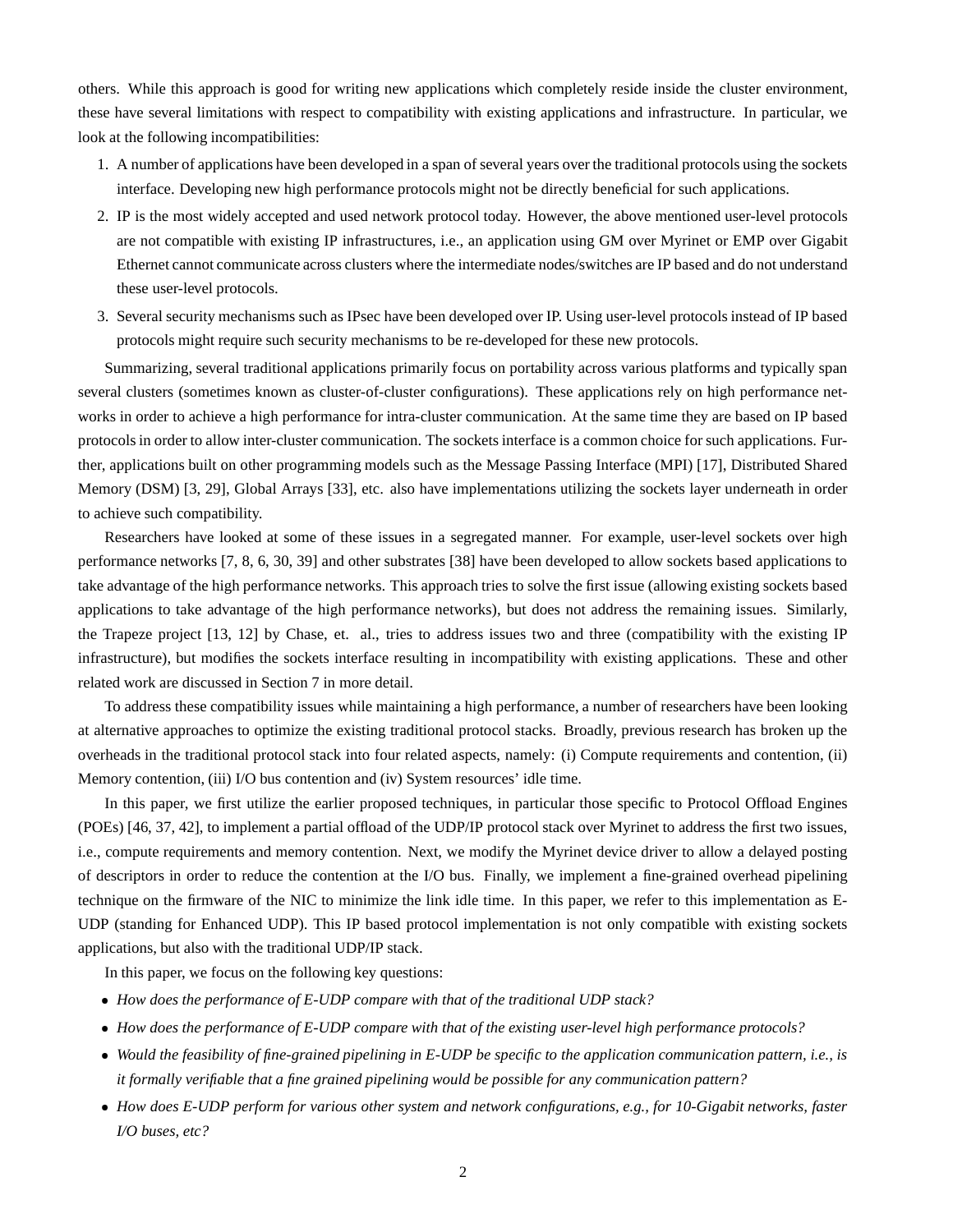To answer the first two questions, we analyze the performance impact of the above mentioned techniques in UDP/IP over Myrinet. To answer the third question, we present a formal verification model and show the pipelining capabilities of the Network Interface Card (NIC) architecture in a generic communication pattern. Finally, to answer the fourth question, we propose an analytical model in order to study the performance of our design for various system and network configurations.

The remaining part of the paper is organized as follows: In Section 2 we present background information about the traditional UDP/IP implementation, Protocol Offload Engines and the Myrinet network. In Section 3, we discuss the architectural interaction and implications of the UDP/IP protocol implementation. In Section 4, we present several solutions for the system resource contention and other inefficiencies introduced by the UDP/IP stack. We present the experimental and analytical results in Section 5, some discussion related to the broader impact of our work in Section 6, other related work in Section 7 and some concluding remarks in Section 8.

## **2 Background**

In this section, we present a brief background about the traditional UDP/IP implementation, Protocol Offload Engines (POE) and the functionality of the Myrinet NIC. More details about each of these can be found in [25].

#### **2.1 Traditional UDP/IP Implementation**

Like most networking protocol suites, the UDP/IP protocol suite is a combination of different protocols at various levels, with each layer responsible for a different facet of the communications.

To allow standard Unix I/O system calls such as read() and write() to operate with network connections, the filesystem and networking facilities are integrated at the system call level. Network connections represented by sockets are accessed through a descriptor in the same way an open file is accessed through a descriptor. This allows the standard file-system calls such as read() and write(), as well as network-specific system calls such as sendto() and recvfrom(), to work with a descriptor associated with a socket.

On the transmission side, the message is copied into the socket buffer, data integrity ensured through checksum computation (to form the UDP checksum) and passed on to the underlying IP layer. The checksum computation on the sender side is usually performed during the copy operation to maximize the cache effect. The IP layer fragments the data to MTU sized chunks, constructs the IP header, and passes on the IP datagram to the device driver. After the construction of a packet header, the device driver makes a descriptor for the packet and passes the descriptor to the NIC using a PIO (Programmed I/O) operation. The NIC performs a DMA operation to move the actual data indicated by the descriptor from the socket buffer to the NIC buffer and raises an interrupt to inform the device driver that it has finished moving the data. The NIC then ships the data with the link header to the physical network.

On the receiver side, the NIC DMAs received segments to the socket buffer and raises an interrupt informing the device driver about this. The device driver hands it over to the IP layer using a software interrupt mechanism. The interrupt handler for this software interrupt is typically referred to as the bottom-half handler and has a higher priority compared to the rest of the kernel. The IP layer verifies the IP checksum and if the integrity is maintained, defragments the data segments to form the complete UDP message and hands it over to the UDP layer. The UDP layer verifies the data integrity of the message. When the application calls the read () operation, the data is copied from the socket buffer to the application buffer.

## **2.2 Protocol Offload Engines**

The processing of traditional protocols such as TCP/IP and UDP/IP is accomplished by software running on the central processor, CPU or microprocessor, of the server. As network connections scale beyond Gigabit Ethernet speeds, the CPU becomes burdened with the large amount of protocol processing required. Resource-intensive memory copies, checksum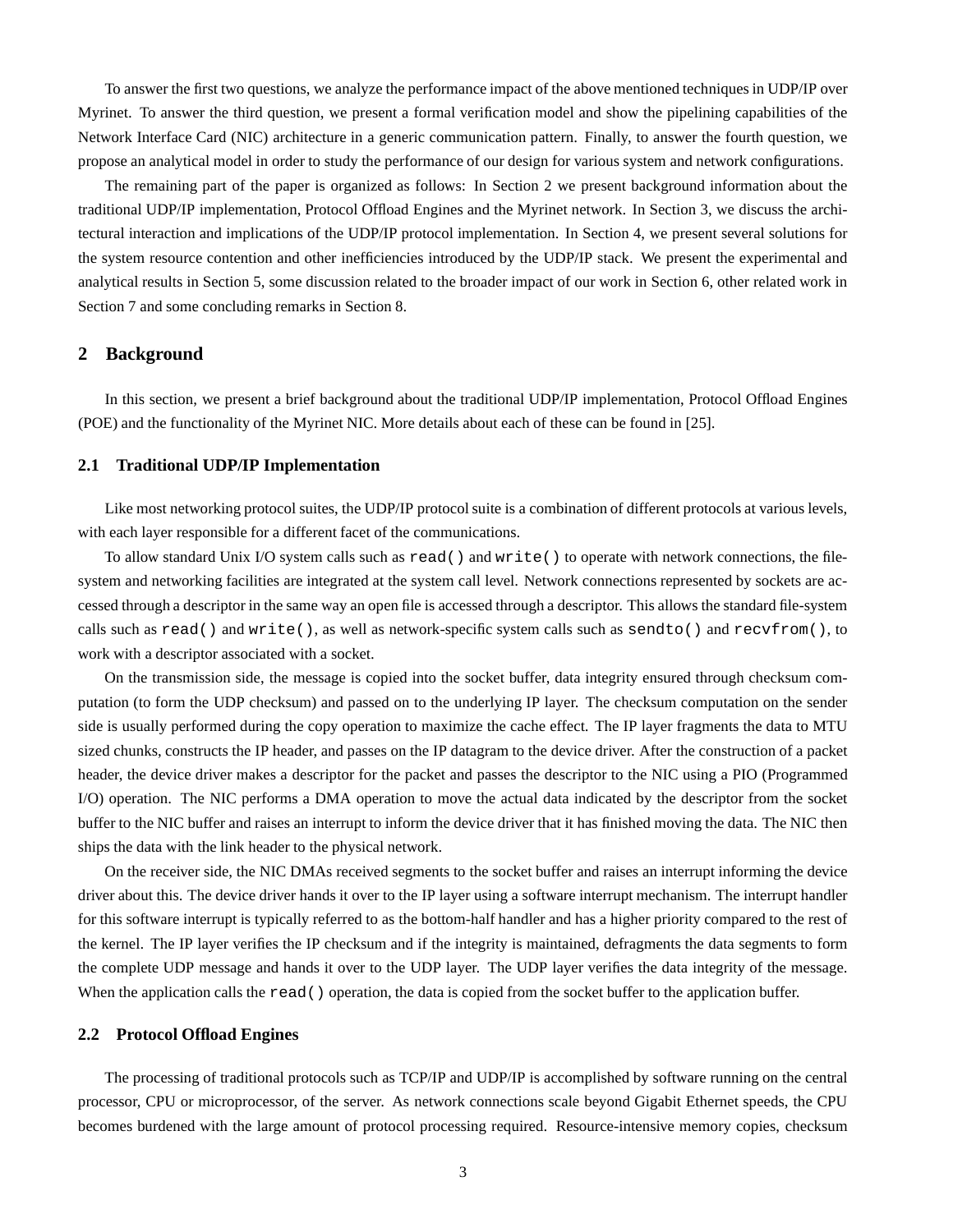computation, interrupts and reassembling of out-of-order packets put a tremendous amount of load on the host CPU. In highspeed networks, the CPU has to dedicate more processing to handle the network traffic than to the applications it is running. Protocol Offload Engines (POE) are emerging as a solution to limit the processing required by CPUs for networking links.

The basic idea of a POE is to offload the processing of protocols from the host processor to the hardware on the adapter or in the system. A POE can be implemented with a network processor and firmware, specialized ASICs, or a combination of both. Most POE implementations available in the market concentrate on offloading the TCP and IP processing, while a few of them focus on other protocols such as UDP/IP, etc.

As a precursor to complete protocol offloading, some operating systems have started incorporating support for features to offload some compute intensive features from the host to the underlying adapters. TCP/UDP and IP checksum offload implemented in some server network adapters is an example of a simple offload. But as Ethernet speeds increased beyond 100Mbps, the need for further protocol processing offload became a clear requirement. Some Gigabit Ethernet adapters complemented this requirement by offloading TCP/IP and UDP/IP segmentation or even whole stack on to the network adapter [1, 2].

POE can be implemented in different ways depending on the end-user preference between various factors like deployment flexibility and performance. Traditionally, firmware-based solutions provided the flexibility to implement new features, while ASIC solutions provided performance but were not flexible enough to add new features. Today, there is a new breed of performance optimized ASICs utilizing multiple processing engines to provide ASIC-like performance with more deployment flexibility.

#### **2.3 Myrinet Network**

Myrinet is a high performance Local Area Network (LAN) developed by Myricom Incorporation [9]. In this section, we briefly describe the Myrinet NIC architecture based on LANai9. The Myrinet NIC consists of a RISC processor named LANai, memory, and three DMA engines (host DMA engine, send DMA engine, and receive DMA engine). Figure 1 illustrates the Myrinet NIC architecture.



**Figure 1. Myrinet NIC Architecture**

The LANai processor executes the Myrinet Control Program (MCP), i.e., the firmware on the NIC. The NIC memory stores the data for sending and receiving. The host DMA engine is responsible for the data movement between the host and the NIC memories through the I/O bus. On the other hand, the send DMA engine deals with moving the data from the NIC memory to the Myrinet link. Similarly, the receive DMA engine deals with moving the data from the Myrinet link to the NIC memory.

There are several emerging features provided by the Myrinet NIC. First, the programmability provided by the Myrinet NICs can be utilized to modify the implementation of existing features and/or add more features and functionality to the NIC. Such programmability can provide plentiful opportunities to enhance existing IP based protocols.

The second interesting feature is the capability of the memory on the Myrinet NIC. The memory on the NIC runs at the same clock speed as the RISC processor. Further, the LBUS (shown in Figure 1) operates at twice the chip clock speed (two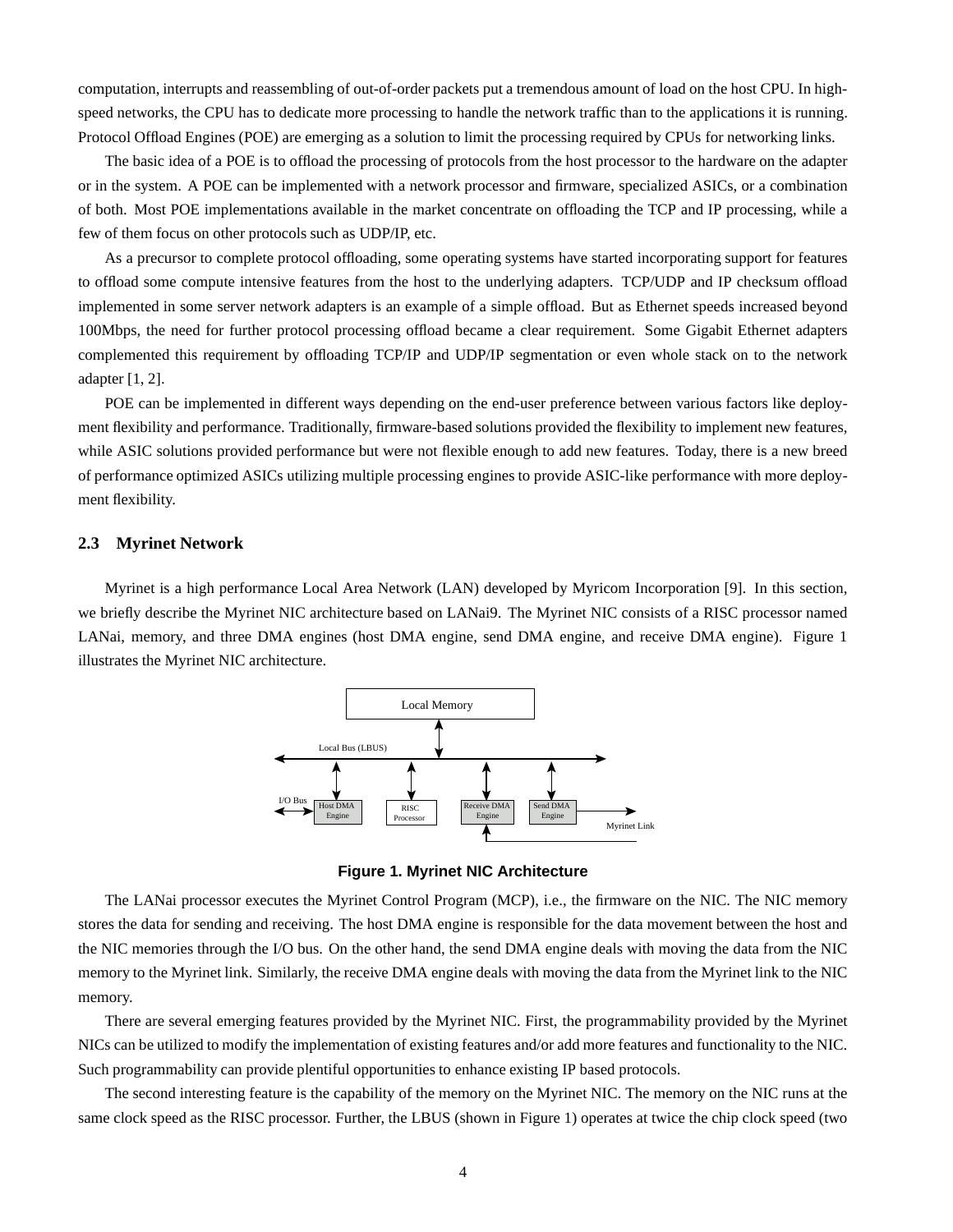LBUS memory cycles for every clock cycle). The host DMA engine, the receive DMA engine and the send DMA engine each can request a maximum of one memory access per clock cycle. The on-chip processor can request up to two memory accesses per clock cycle. Further, the memory itself can serve up to two memory accesses per clock cycle. This means that two DMA engines, e.g., the host DMA engine and the send DMA engine, can access the memory simultaneously.

Yet another interesting feature provided by Myrinet is the capability of the host DMA engine on the Myrinet NIC. The host DMA engine allows checksum computation during the DMA operation itself. In addition, to specify the end of the buffer for a send DMA operation, the Myrinet NIC provides two kinds of registers. One is the SMLT register, which specifies not only the end of the buffer in the DMA operation but also the end of the message segment. The other register, SML, only indicates the end of the buffer. Therefore, several chunks of data sent with the SML register set, are notified as parts of the the same segment on the receiver side.

## **3 Architectural Viewpoint of UDP/IP**

While the UDP/IP data and control path is fairly straight-forward with respect to the operating system functionality, it has a number of implications on the architectural requirements of the system which implements this. These architectural requirements deal with several issues in the system such as the computational requirements of the protocol stack, memory contention caused by the stack, the I/O bus contention, etc.

#### **3.1 Interaction of UDP/IP with System Resources**

UDP/IP interacts with several system resources such as CPU, host memory, I/O bus and the network link. In this section, we briefly point out the requirements and extent of these interactions using the Linux UDP/IP stack as an example implementation.

**CPU Interaction:** As described in Section 2.1, a number of components in the UDP/IP data path tend to be compute intensive. For example, the copy of the data from/to the application buffer occurring in the UDP/IP layer has large computation requirements. Similarly, the checksum computation occurring as a part of the bottom-half (described in Section 2.1) on the receiver side requires compute resources as well. The bottom-half typically has a higher priority compared to the rest of the kernel. This means that checksum computation for incoming packets is given a higher priority as compared to copying of the data to the application buffer. This biased prioritization of providing CPU resources for the different components has interesting implications as we will see in Section 3.2.

**Host Memory Interaction:** In cases where the sender buffer is touched before transmission or when the same buffer is used for transmission several times (e.g., in a micro-benchmark test), the application buffer can be expected to be in cache during the transmission operation. In such cases the data copy from the application buffer to the socket buffer is performed with cached data and does not incur any memory references. However, the case on the receiver side is quite different. On receiving data, the NIC initiates a DMA operation to move the received data into the host memory. If the host memory area for DMA is in the cache of any processor, the cache lines are invalidated and the DMA operation allowed to proceed to memory. The checksum computation, which follows the DMA operation, thus accesses data that is not cached and always requires memory accesses. Thus, the checksum computation, the DMA operation and also the data copy operation in some cases compete for memory accesses.

**I/O Bus Interaction:** As described in Section 2.1, once the IP layer hands over the data to the device driver, it forms a descriptor corresponding to the data and posts the descriptor to the NIC using a PIO operation over the I/O bus. The NIC on seeing this posted descriptor performs a DMA operation on the actual data from the host memory to the NIC memory. Both these operations as well as other DMA operations corresponding to incoming data use the same I/O bus and essentially contend for its ownership.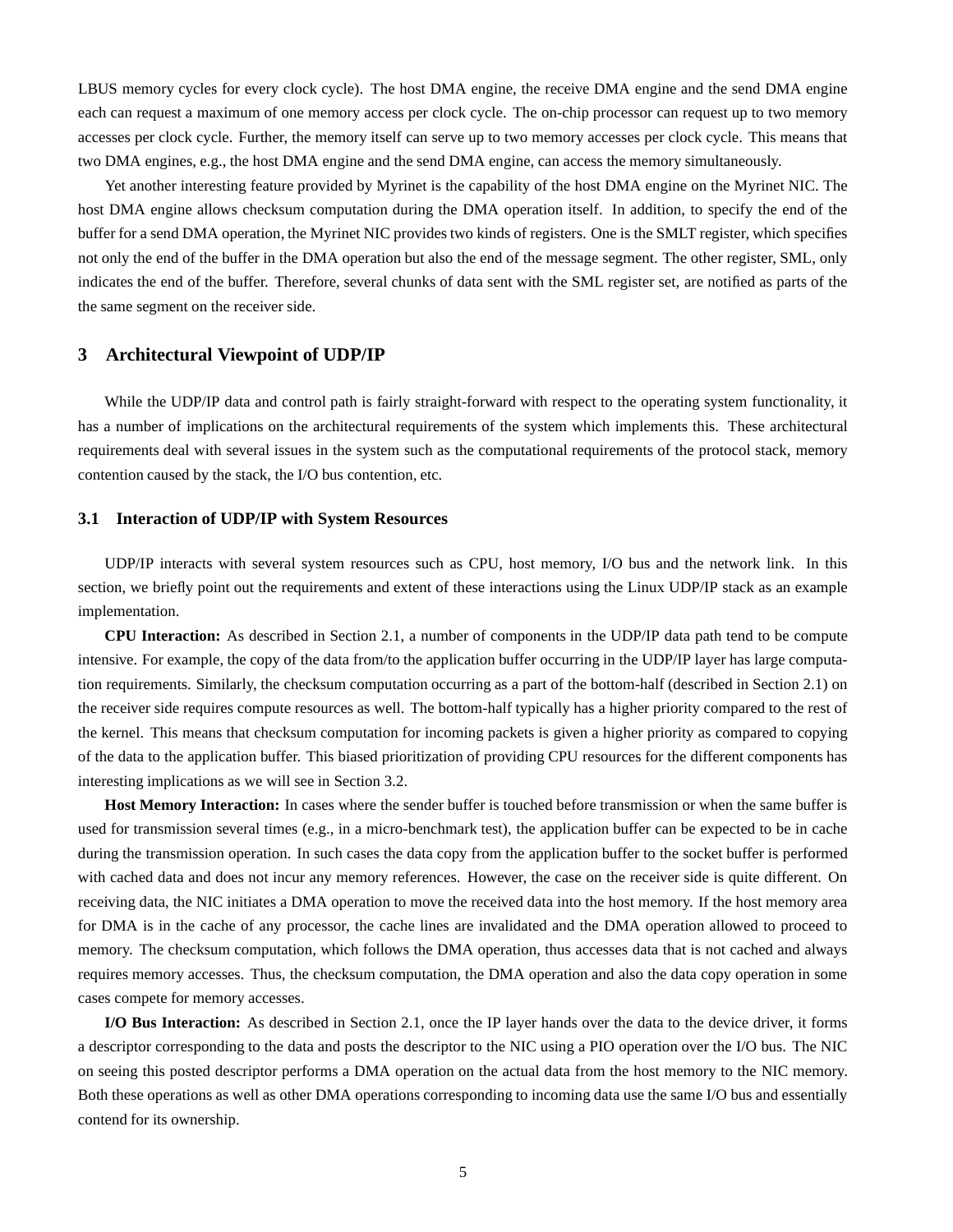

**Figure 2. Time flow chart of the host and the NIC overheads: (a) Sender side; (b) Receiver side**

**NIC and Link Interaction:** The host DMA engine on the Myrinet NIC performs the DMA operation to fetch the data from the host memory to the NIC memory. The send DMA engine waits for the DMA operation to complete before it can transmit the data from the NIC memory to the link. This delay in transmitting the data can lead to the link being idle for a long period of time, in essence under-utilizing the available link bandwidth.

## **3.2 Implications of System Resources on UDP/IP Performance**

The interaction of the UDP/IP stack with the various system resources has several implications on the end performance it can achieve. In this section, we study these performance implications based on some experimental results using the traditional UDP/IP stack in Linux and its time flow chart. To generate the time flow chart, we utilized the measurement methodology proposed in [27]. The key feature of this measurement methodology is to use the clock on the NIC for the overhead measurement of both the host as well as the NIC. The most important factor that should be considered for the time flow chart is that the timestamps for the host and the NIC overhead measurement have to be generated by the same clock so that we can elucidate the timing relationship between the host and the NIC overheads.

Figures 2a and 2b present the time flow chart on the transmission and reception sides of the traditional UDP/IP implementation. The figures show the time flow chart of the host and the NIC when 10 UDP packets (of 32KB each) are transmitted in a burst. The time is set to zero when the first packet is sent by the UDP application. The *y-axis* represents the layers that each packet goes through in order to be processed. A rectangle is the time spent in the corresponding layer to process the packet. On the receiver side, the bottom-half is not dealt as a part of UDP/IP to clearly point out the overheads caused by the checksum operation (a part of the bottom-half handler) and by the data copy operation (a part of UDP). The rectangles are shaded alternatively for clarity. In these figures we can see that the different rectangles in the same layer are of different sizes especially on the NIC on the sender side and the host on the receiver side. This is attributed to the contention between the host and the NIC for the various system resources including the host CPU, host memory, I/O bus, etc. We will deal with each of these resources in the following few subsections.

#### **3.2.1 Compute Requirements and Contention**

We first analyze the case of the host CPU contention. The host performs several compute intensive operations such as checksum computation, copying the data to the application buffer, etc. Within these, some of the operations such as the checksum computation are performed as soon as the data arrives within a higher priority context (bottom-half). During bulk data transfers where segments are received continuously, this might imply that the CPU is completely devoted to the bottomhalf handler resulting in a starvation for the other operations with compute requirements such as data copy from the socket buffer to the application buffer.

We use the results depicted in Figures 2a and 2b to understand this. If we first consider the transmission side, the contention between the host and the NIC for the different system resources causes the NIC to take more time for the first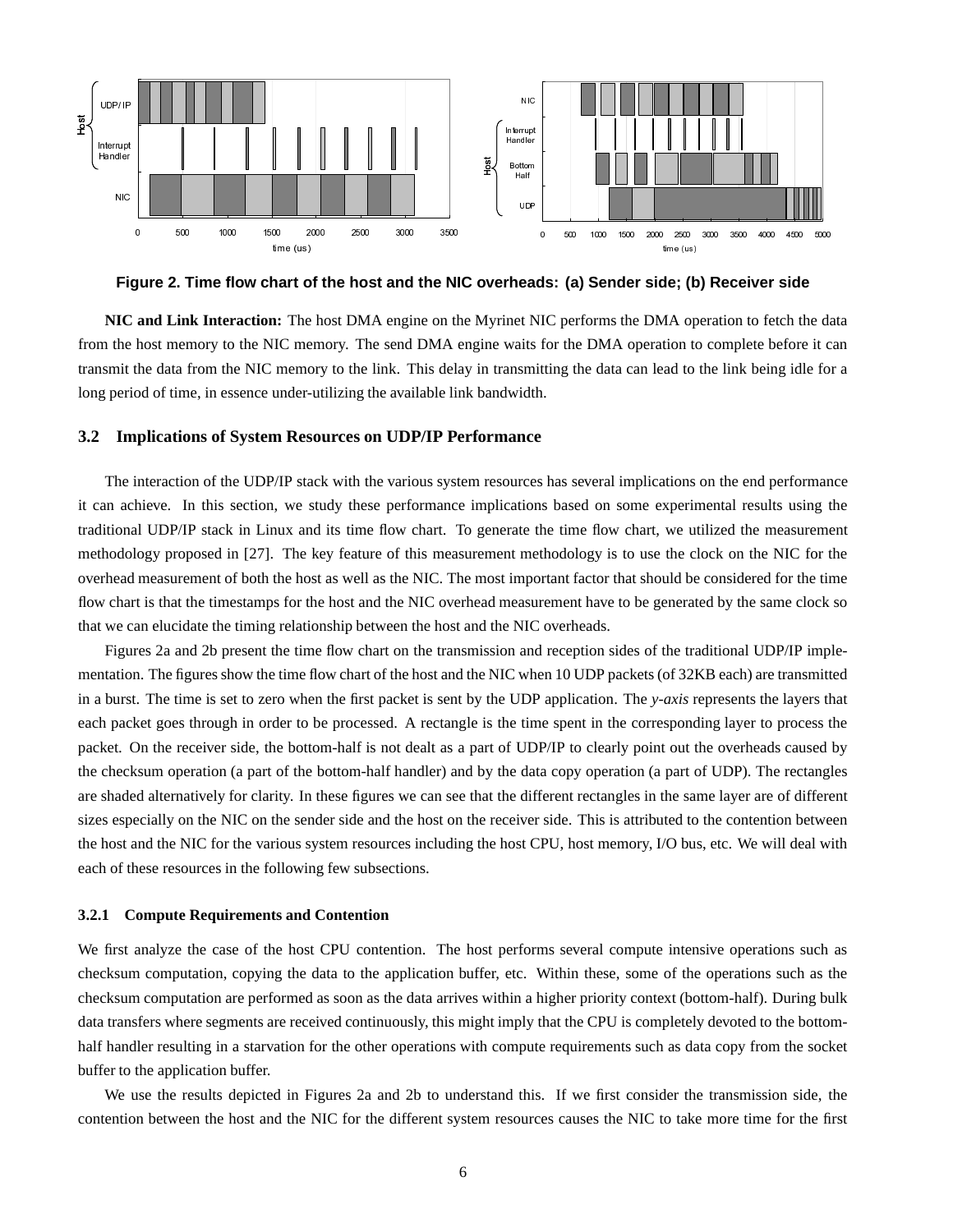four packets compared to the other packets (which is discussed in Section 3.2.3 in detail). This delay in the NIC for the first four packets is also reflected on the receiver side (Figure 2b) where the NIC has a significant amount of idle time for the first few packets (shown as the gaps between the rectangles in the figure). These gaps in the receiver NICs active time are in turn reflected on the bottom-half handling time on the receiver side, i.e., since the packets are not coming in at the maximum speed on the network, the host can perform the bottom-half and still would have enough time to copy the data to the application buffer before the next packet comes in. In short, in this case the sender is not sending out data at the peak rate due to resource contention; this reduced data rate gives the receiver ample time to receive data and place it in the application buffer. Thus, in this case there is no contention for the CPU on the receiver side.

However, for the later packets (rectangles 5 to 10 for the NIC), as seen in Figure 2a, the host has completed performing its operations; so the NIC can proceed with its operations without any contention from the host. This reduced contention for the system resources ensures that the data can be transmitted at a faster rate by the NIC, i.e., the time spent for each packet is lesser in this case. This increased transmission rate also reflects as a lesser idle time for the NIC on the receiver side (rectangles 5-10 for the NIC in Figure 2b). Further, this reduced idle time means that the NIC continuously delivers packets to the host, thus keeping the bottom-half handler active. This results in the starvation of lower priority processes in the UDP/IP stack such as the copy of the data from the socket buffer to the application buffer. This starvation for CPU is reflected in the third rectangle in UDP of Figure 2b where the copy operation for the third packet has to wait until all the data corresponding to the other packets has been delivered to the sockets layer.

To further verify these observations, we have also used the Performance Measurement Counters (PMCs) for the Pentium processor to measure the impact of CPU starvation, cache miss effects, etc on the actual time taken by the data copy operation. However, due to space restrictions, we do not present the results here and refer the reader to [25] for the same.

#### **3.2.2 Memory Contention**

We next look at the host memory contention. Several operations in the UDP/IP stack such as checksum computation, data copy to the application buffer, etc., as well as the DMA operations to and from the network adapter compete for memory accesses. We again refer to Figure 2 for understanding these contention issues. Observing Figure 2b, we notice that when the rate of the incoming packets increases, the time taken for the bottom-half increases (rectangles 4-6 in the bottom-half). This is because the checksum computation in the bottom-half handler competes for memory accesses with the DMA operations carried out by the NIC (rectangles 5-10 for the NIC overhead in Figure 2b). This figure shows the impact memory contention can have on the performance of the UDP/IP stack.

Again, to re-verify these results, we have used PMCs to measure the actual checksum computation overhead and the wait time for fetching data from the memory to cache. The results for the same can be found in [25].

#### **3.2.3 I/O Bus Contention**

Posting of descriptors by the device driver as well as DMA of data by the NIC to/from the NIC memory uses the I/O bus causing contention. The transmission side in Figure 2a shows the increased time taken by the NIC for rectangles 1-4. However, this increase in the time taken by the NIC can be because of both I/O bus contention and memory contention. In order to understand the actual impact of the I/O bus contention, we modified the UDP/IP stack to offload the checksum computation to the NIC and allow a zero-copy implementation. These modifications completely get rid of the memory accesses by the host avoiding any memory contention that might be possible.

Figure 3 shows the I/O bus contention for the modified UDP/IP stack. We can see that the UDP/IP overhead is negligible in this case because of the offloading of the data touching components. On the other hand, the NIC overhead for the first rectangle is significantly larger than the rest of the rectangles due to the contention between the posting of the descriptors and the DMA of the actual data to the NIC. Since the host does not touch its memory at all, we can say that this overhead is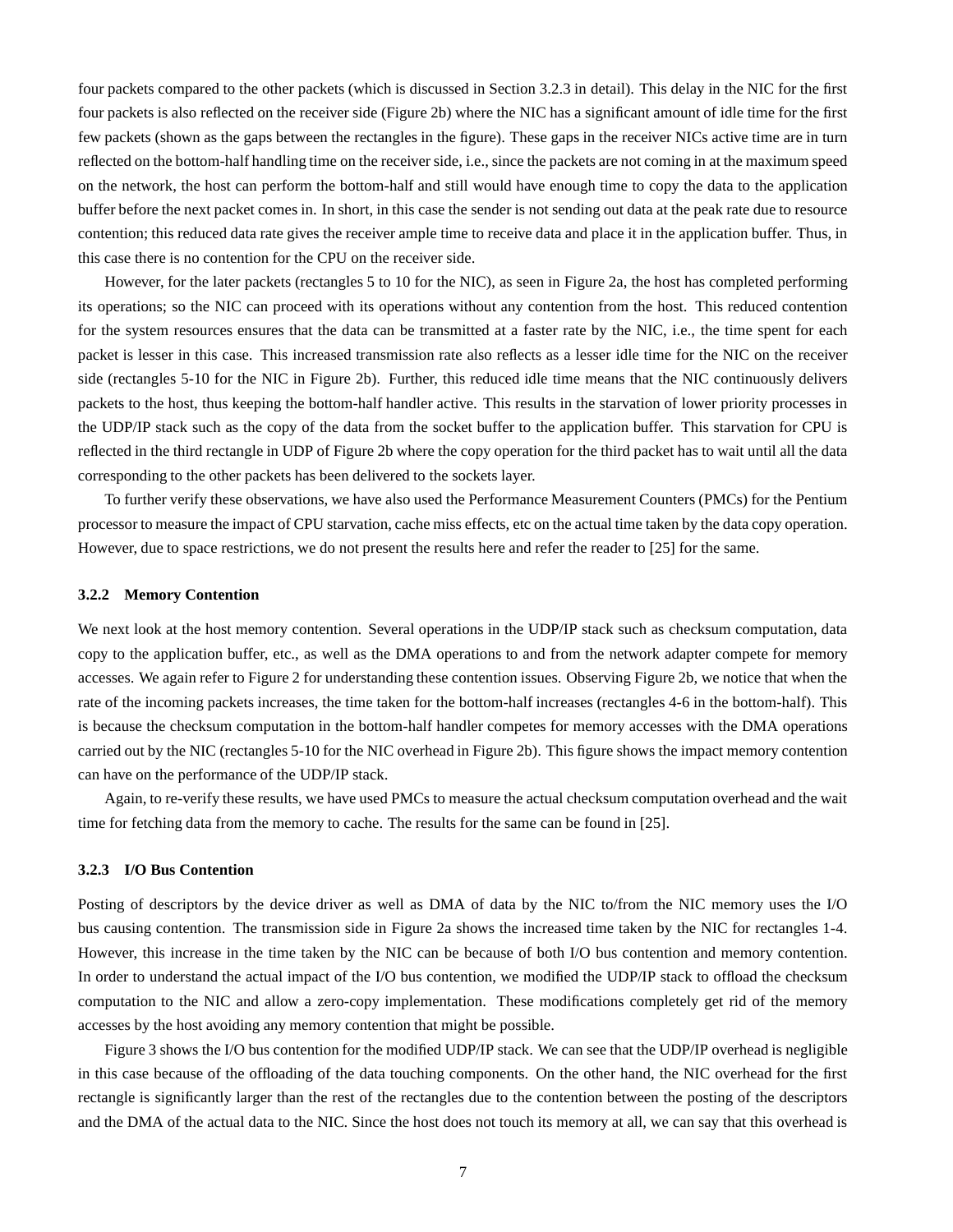

## Figure 3. Time flow chart of the host and the NIC overheads on the transmission side with the modified **UDP/IP stack (checksum offloaded and zero-copy implementation)**

completely due to the I/O bus contention.

## **3.2.4 Link Idle Time**



#### **Figure 4. Time flow chart for the NIC and the link overheads for traditional UDP/IP**

Figure 4 shows the time flow chart for the NIC and the link overheads for the traditional UDP/IP stack. As discussed earlier, the earlier rectangles (1-4) showing the NIC overhead on the transmission side are larger than the later ones (5-10) because of the memory and I/O bus contentions. This overhead on the sender NIC is reflected as idle time for the link and the receiver NIC (shown as gaps between rectangles in the figure). This figure shows that memory and I/O contention at the host can result in the link being idle for nearly 50% of the time, in essense dropping the effective link bandwidth to half. Further, the startup overhead for the link (shown as the gap before the first rectangle) becomes especially important for applications which do not carry out bulk data transfers, e.g., latency micro-benchmark test.

Overall, these results attempt to demonstrate the various inefficiencies present in the current UDP/IP implementation due to contention for the existing system resources. In Section 4 we present several solutions to address these issues and implement a high performance UDP/IP stack using the features provided by the Myrinet network.

# **4 Enhancing UDP/IP Performance: Design Overview**

In the following few subsections, we discuss several design solutions for the issues pointed out in the previous section. In particular, we look at the issues of (i) Compute requirements and contention, (ii) Memory contention, (iii) I/O bus contention and (iv) System resources' idle time and suggest efficient designs in the context of the Myrinet network to address these issues.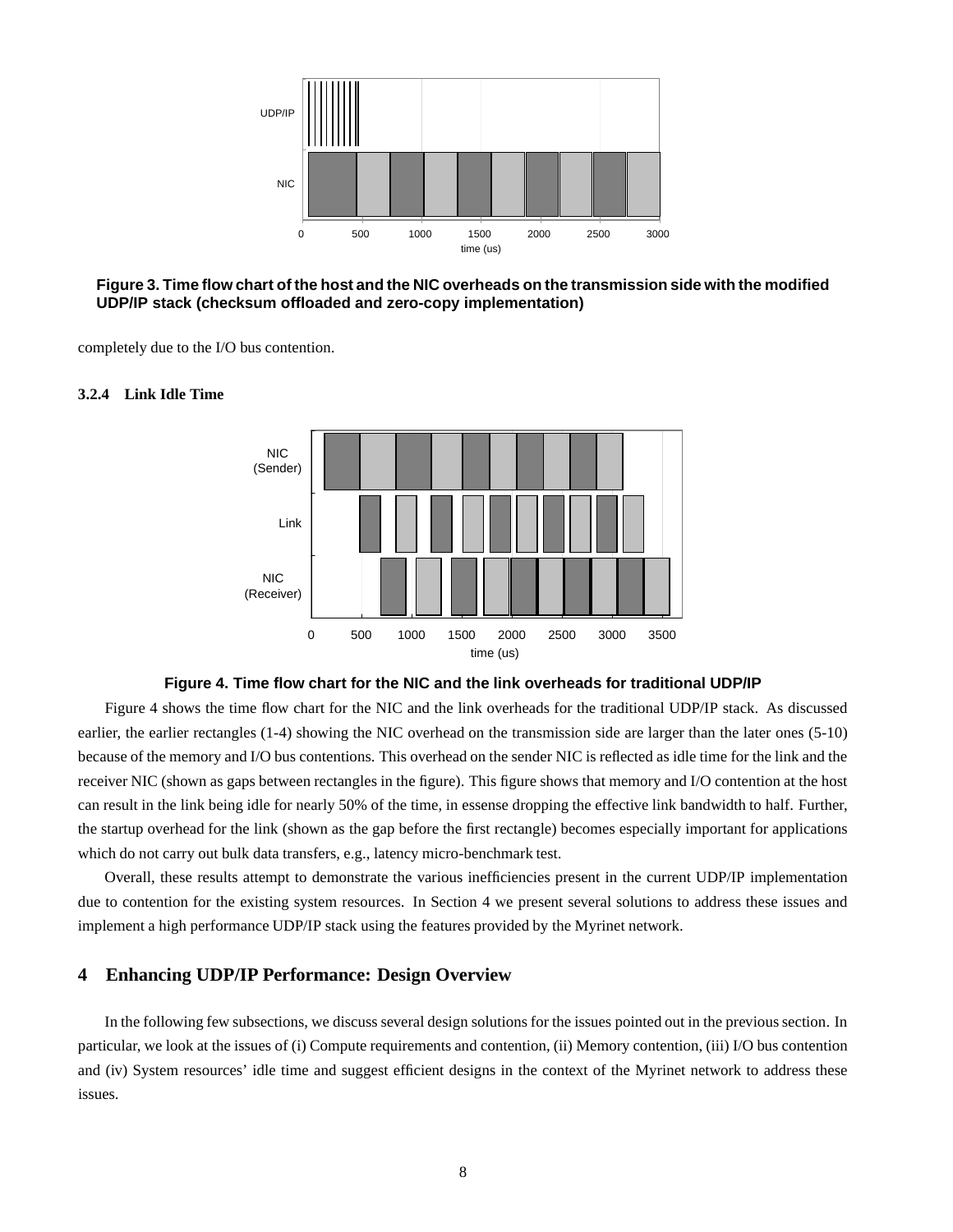## **4.1 Partial Protocol Offloading for Avoiding CPU and Memory Contention**

As discussed in Section 3, the host CPU performs per-byte operations such as data copy and checksum computation which result in not only an intensive consumption of CPU resources, but also memory contention with the DMA operations that access the host memory from the NIC. Further, as described earlier, checksum offload and zero-copy transmission and reception implemented by some protocol offload engines allows a significant reduction in these resource usage requirements. We regard basic checksum offloading and zero-copy data transmission as pre-requisites to our work and implement these over Myrinet.

We can consider two design alternatives to offload the checksum computation on to the NIC. The first alternative is to let the NIC firmware perform the checksum computation on the data in the NIC memory. This can be performed in parallel with the protocol processing by the host CPU. Though this approach would reduce the contention for the CPU requirement on the host, it would merely shift the memory contention issue from the host memory to the NIC memory causing the checksum computation to contend with the host and network DMA operations. In addition, since the NIC processor is significantly slower than the host CPU, it is difficult to expect this approach to reduce the overhead for checksum computation.

The other approach is to utilize the checksum computation capability of the host-DMA engine. The checksum computation by the DMA engine does not generate any additional computation overhead or memory accesses since the data checksum is performed together with the DMA operation and before being placed into the NIC memory. This allows us to achieve both offloading as well as high performance. At the same time, the checksum offloading does not introduce any additional memory contention on the NIC memory.

Together with checksum computation, the data copy present in the traditional UDP implementation is another source of CPU and host memory contention. One way to remove the copy operation is to utilize the memory mapping mechanism between the application and the kernel memory spaces and use the mapped kernel memory space for all data communication [14]. Another alternative is to directly move the data in the application buffer through DMA with the address and the length of the application buffer [47]. Without the copy operation, the protocol layer can simply take the virtual address of the application buffer and translate it into the corresponding physical address by traversing the page directory and table. This physical address is used by the NIC to perform the DMA operations. In either case, since we allow applications to use arbitrary application buffers, we have to consider the linearity of the buffer. In cases where the buffer is not physically linear, we construct gather or scatter lists so that the NIC can perform a DMA operation for each linear chunk in the application buffer separately. Both approaches have their own advantages and disadvantages, but for efficiency and ease of implementation, we chose the second approach.

## **4.2 Scheduling I/O Bus Transactions**

As mention in Section 2.1, once the IP layer presents the information about the outgoing data to the device driver, it forms a descriptor for the data message and pushes this descriptor to the NIC through a PIO operation. While this approach is quite efficient when there is little contention on the I/O bus, this might lead to a significant degradation of the performance when the I/O bus gets more heavily utilized. For example, bursty communication requests from applications can generate a high rate of descriptor posting to the network adapter with each descriptor posting requiring a PIO transaction across the I/O bus.

In order to resolve this problem, we propose a two-level queue structure to allow an efficient scheduling of the rate of descriptor posting without sacrificing the performance. Figure 5 shows the basic structure of two-level queue, where the level-1 (L1) queue is large and located in the host memory, while the level-2 (L2) queue is small and located in the NIC memory.

When an application issues a send request, if the L2 send queue is not full, the device driver puts the descriptor corre-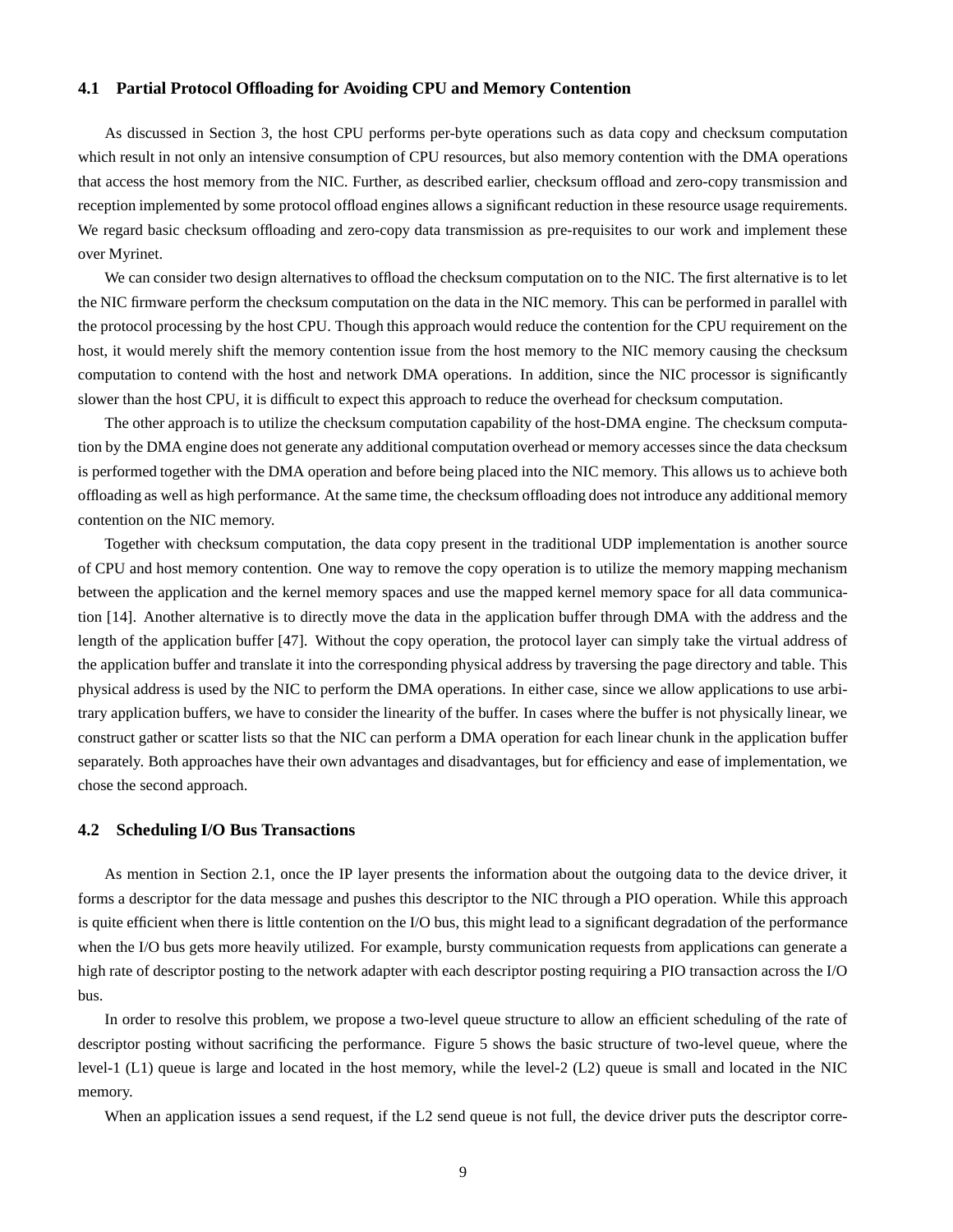

**Figure 5. Two level queues to control I/O bus contention**

sponding to the request in the L2 send queue through a PIO operation. On the other hand, if the L2 send queue is full, the descriptor is just queued in the L1 queue. When the NIC firmware completes a send, an interrupt is triggered, which means that a vacancy is created in the L2 send queue. Accordingly, the interrupt handler gets a descriptor from the L1 send queue and puts it into the L2 send queue through a PIO operation. This approach ensures that the L1 send queue behaves in a self-clocking manner, i.e., it uses the interrupt for send completion as a clock to put a new descriptor into the L2 send queue. The description of the two-level queue on the receiver side is similar.

Consequently, the two-level queue structure can mitigate the rate of PIO to less than:

$$
Rate_{max}=\frac{n+sizeof(L2)}{t}
$$

where *n* is the maximum number of requests that the NIC can process in time t. And  $sizeof(L2)$  is the number of requests that L2 queue can hold.

The kernel and the NIC do not need to know any details about the queue structure because the device driver allocates and manages the L1 queue and can decide the size of the L2 queue. Accordingly, it is easy to apply to various operating systems and NICs. While we understand the importance of the performance impacts the size of the L2 queue might have, in this paper, we do not deal with its variation and fix it to a predefined value for all experiments.

## **4.3 Fine-Grained Pipelining to Minimize Link Idle Time**

As mentioned earlier, the Myrinet NIC memory allows two memory accesses per clock cycle while each DMA engine can only request one memory access per clock cycle. This means that the transmission of a data segment by the send DMA engine can be pipelined with the DMA of the next segment by the host DMA engine (since these engines can read and write to the memory simultaneously<sup>1</sup>). The current GM architecture follows this approach for data transmission. We term this form of pipelining as *coarse-grained pipelining*. Earlier generation protocols over Myrinet such as Berkeley-VIA [11] achieve a much lower performance as they do not utilize this information about the memory clock speed at all and carry out the host DMA and the network DMA in a serialized manner [26]. However, as discussed in Section 3, even a coarse-grained pipelining approach does not fully avoid the idle time in the link since the transmission is not carried out till the DMA of the entire segment is completed.

In order to address the issue of the link idle time, we propose a fine-grained pipelining approach between the I/O bus and the Myrinet link. In the fine-grained pipelining approach, the NIC initiates its DMA operation as soon as a sufficient number of bytes have arrived from the host memory (through a host DMA) or the network (through a receive DMA). For instance, on the sender side the send DMA engine can send a packet out to the network while the host DMA engine is still moving a later part of the same packet from the host to the NIC memory. This approach allows us to fully pipeline the overheads of

<sup>&</sup>lt;sup>1</sup>In theory, unlike dual ported memory interfaces, the Myrinet NIC memory does not provide truly concurrent access. However, the number of requests the memory can handle is twice the number of requests each DMA engine can generate. So, the accesses can be assumed to be concurrent.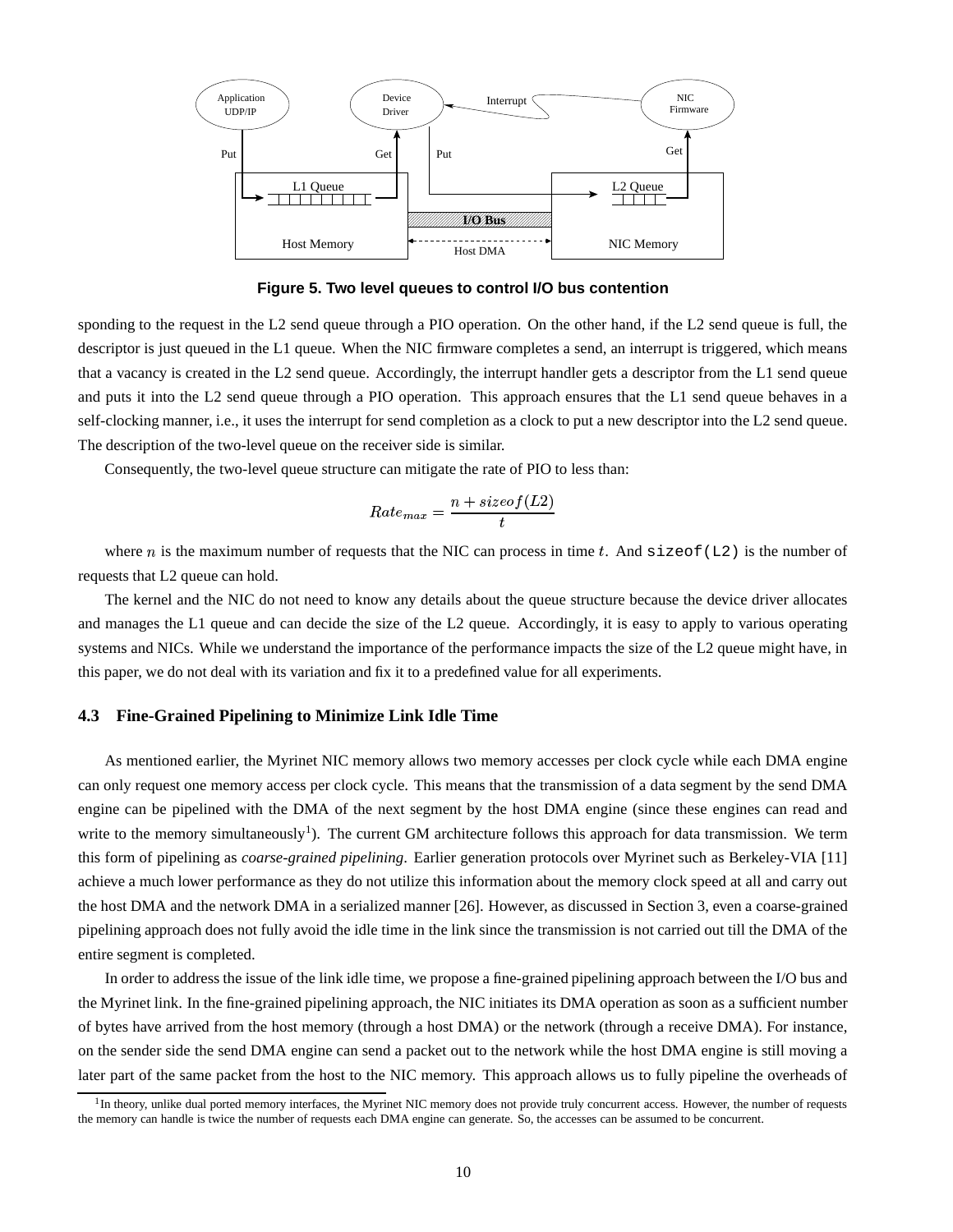the send DMA and the host DMA for the same packet. It is to be noted that this approach only aims at reducing the per-byte overhead of the packet and does not impact the per-packet overhead associated with UDP/IP.

In order to achieve a fine-grained pipelining between the NIC and the link overheads, the following conditions should be satisfied. First, the NIC architecture has to allow multiple accesses to the NIC memory at a time by different DMA engines. The Myrinet NIC allows two DMA engines to access the NIC memory simultaneously. Second, the NIC has to provide an approach to send several fragments of a packet separately and realize that these fragments belong to the same packet on the receiver side. As described in Section 2, the Myrinet NIC provides two kinds of registers, namely SMLT and SML to achieve this. Third, the NIC firmware should force the host DMA engine to perform the DMA operation in parallel with the network DMA engines within the same packet.

While it is easily verifiable that the NIC satisfies the first two conditions, it is very difficult to verify that the NIC firmware always guarantees the third property irrespective of the communication pattern followed by the application. To address this, we propose a formal verification for the fine-grained pipelining based firmware model on the Myrinet NIC firmware, MCP. The MCP performs coarse-grained overhead pipelining for IP based protocols, where DMA overheads across different packets are overlapped.

The MCP consists of multiple threads: SDMA, RDMA, SEND, and RECV. The SDMA and SEND threads are responsible for sending. The SDMA thread moves data from the host memory to the NIC memory, and the SEND thread sends data in the NIC memory to the physical network. The receiving of data is performed by the RDMA and RECV threads. The RECV thread receives data from the physical network to the NIC memory. The RDMA thread moves the received data to the host memory.



#### **Figure 6. State Transition Model for: (a) SDMA, (b) RDMA, (c) SEND, and (d) RECV threads**

Based on this design we suggest an extended firmware design for fine-grained pipelining as shown in Figure 6. In the figure, the states in the rectangle (with the dotted line) are the newly defined states for fine-grained overhead pipelining. The shaded states in the figure are dispatching entries of each thread. Each thread starts from the initial state and when it reaches a dispatching state, yields the processor to another thread that is ready to run without waiting for the next event to translate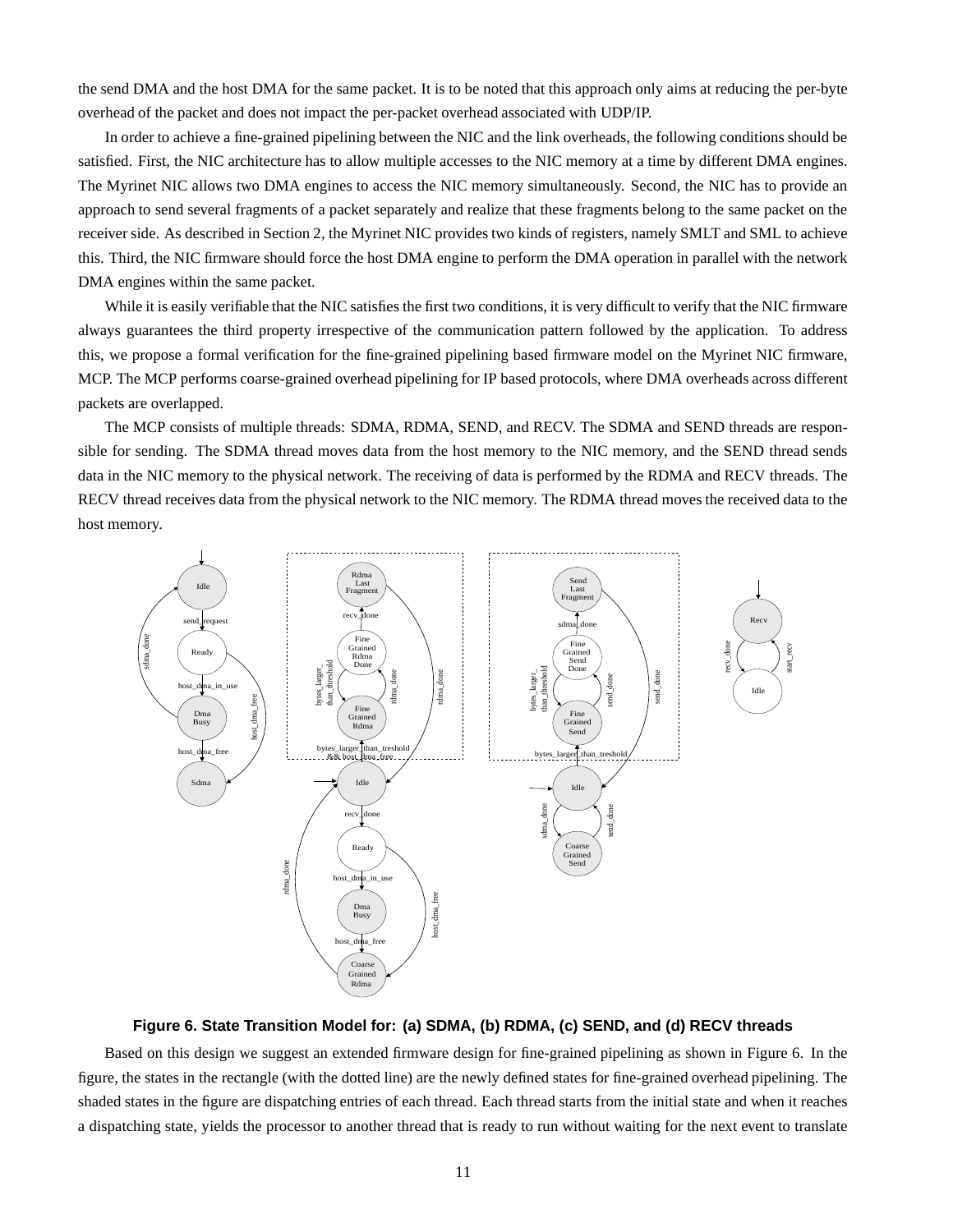the state of the running thread. The yielding thread starts at a later point from the state in which the thread was suspended right before.

For example, let us consider the states for fine-grained pipelining on the RDMA thread. The initial state of the RDMA thread is the iIdle state. If the amount of data arrived is more than the threshold for fine-grained pipelining, the state is moved to Fine Grained Rdma, where the RDMA thread initiates the host DMA operation to move the data in the NIC memory to the host memory. After finishing this DMA operation, in the Fine Grained Rdma Done state, if there is still more data than the threshold, the RDMA thread performs the host DMA operation again moving to the Fine Grained Rdma state. Otherwise, if the receive DMA has completed, the state of the RDMA thread is changed to the Rdma Last Fragment state. In this state, the RDMA thread does the DMA operation for the rest of the packet regardless of its size.

In order to verify the correctness of the proposed state transition diagram, we used the Spin verification tool. Spin [20] is a tool for formal verification of distributed software systems, such as operating systems and data communication protocols. It uses a high level language to specify a system, called PROMELA (PROcess MEta LAnguage) [19]. Given a model specified in PROMELA, Spin verifies that the model satisfies properties written in linear temporal logic (LTL) [32]. LTL was designed for expressing temporal ordering of events and variables; it characterizesthe behavior of systems by specifying some behavior that all traces of a system must obey.

For the formal verification, we first translate the state transition diagrams of Figure 6 into specifications written in PROMELA. We then define propositional symbols and derive verification formulas written in LTL as Table 1.

| Table 1. Empar remporar Eugle I Uniquas |                                                                             |
|-----------------------------------------|-----------------------------------------------------------------------------|
| Propositional Symbols                   | #define sdma (SDMA_state == Sdma)                                           |
|                                         | #define coarse_rdma (RDMA_state == Coarse_Grained_Rdma)                     |
|                                         | #define fine_sdma (RDMA_state == Fine_Grained_Rdma)                         |
|                                         | #define coarse_send (SEND_state == Coarse_Grained_Send)                     |
|                                         | #define fine_send (SEND_state == Fine_Grained_Send)                         |
|                                         | #define recy (RECV_state == Recy)                                           |
| Formula 1                               | $\langle$ > ( sdma && ( coarse_send    fine_send ) )                        |
|                                         | Can the SEND thread initiate a send DMA while the SDMA thread performs a    |
|                                         | host DMA, and vice versa?                                                   |
| Formula 2                               | $\langle$ > ( ( coarse_rdma    fine_rdma ) && recv )                        |
|                                         | Can the RECV thread initiate a receive DMA while the RDMA thread performs a |
|                                         | host DMA, and vice versa?                                                   |
| Formula 3                               | <> ( ( coarse_send    fine_send ) && recv )                                 |
|                                         | Can the SEND thread initiate a send DMA while the RECV thread performs a    |
|                                         | receive DMA, and vice versa?                                                |
| Formula 4                               | sdma && ( coarse_rdma    fine_rdma ) )                                      |
|                                         | The SDMA thread cannot use the host DMA engine while RDMA thread utilizes   |
|                                         | <i>it, and vice versa.</i>                                                  |

**Table 1. Linear Temporal Logic Formulas**

Formulas 1 and 2 represent the properties that the suggested model performs the fine-grained pipelining. Formula 3 represents that the model utilizes the Myrinet link in full-duplex mode. Formula 4 ensures correctness, i.e., only one thread between SDMA and RDMA should occupy the host DMA engine at a time. Using these formulas with Spin, we formally verified that the above presented model performs fine-grained pipelining with any generic communication pattern.

#### **4.4 Performance Modeling**

To analyze the performance of our design described in Sections 4.1, 4.2, and 4.3 on various systems, we propose a mathematical performance model. First, we derive the performance model for coarse-grained pipelining as a base model to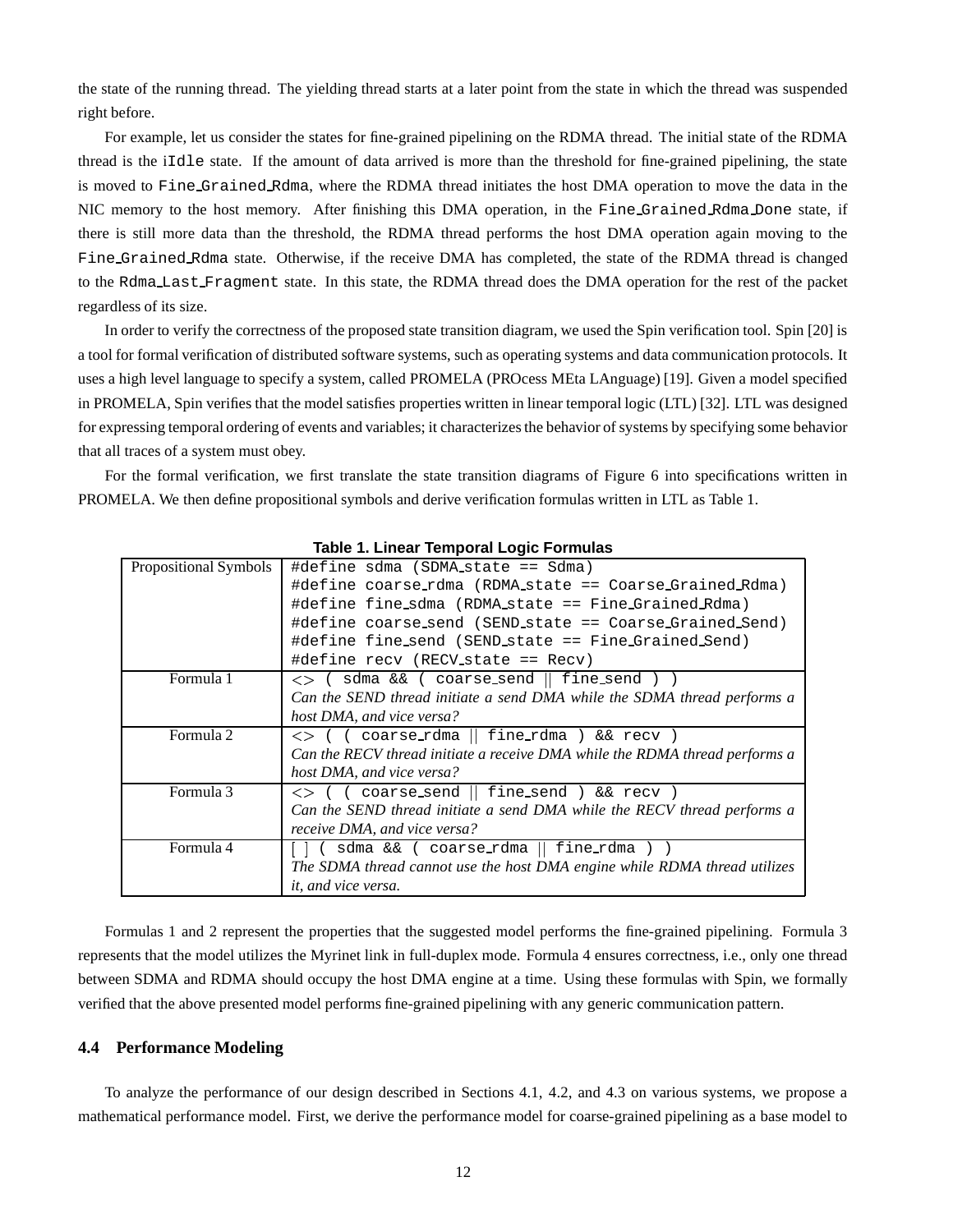

**Figure 7. Overhead Pipelining: (a) Coarse Grained; (b) Fine Grained**

compare against. Next, we describe the performance model for fine-grained pipelining. Both models implement the partial protocol offloading as well as the two-level queuing and differ only in the pipelining mechanism. In this Section, we model our implementation based on the Myrinet network architecture. However, as we will see in Section 6, many of these features are quite general and supported by several emerging NICs for high-speed networks. Therefore, the performance models in this section are expected to give us a strong hints about the benefits achievable by our proposed protocol offloading and overhead pipelining mechanisms on next generation high-speed networks.

#### **4.4.1 Coarse-Grained Pipelining**

In the coarse-grained pipelining model, pipelining between the overheads for the  $(p+1)^{th}$  packet at the  $i^{th}$  layer and the  $p^{th}$ packet at the  $(i + 1)^{th}$  layer occurs as shown in Figure 7a, where the smaller numbered layer is the upper layer. In the figure,  $g_i$  and  $G_i$  denote the per-packet and the per-byte overheads at the  $i<sup>th</sup>$  layer, respectively. B is the byte size of the packet.

In this case, the one-way latency per packet is given by:

$$
Latency_{coarse} = \sum_{i=1}^{n} (g_i + B \cdot G_i),
$$
\n(1)

and the bandwidth is given by:

$$
Bandwidth_{coarse} = \lim_{m \to \infty} \frac{B \cdot m}{(m-1) \cdot (g_b + B \cdot G_b) + \sum_{i=1}^{n} (g_i + B \cdot G_i)}
$$

$$
= \frac{B}{g_b + B \cdot G_b}
$$
(2)

where  $n$  is the number of layers that perform the overhead pipelining. The subscript  $b$  represents the bottleneck layer, and m is the number of packets. We analyze the bandwidth for a large number of packets (i.e.,  $m \to \infty$ ) since we assume that the test would use a massive data transmission.

#### **4.4.2 Fine-Grained Pipelining**

Based on the implementation of partial protocol offloading and two-level queuing, we can achieve fine-grained pipelining with the firmware model described in Section 4.3. In the fine-grained pipelining approach, a layer initiates its per-byte processing as soon as a sufficient number of bytes have arrived from the upper layer. Therefore, the overhead of a packet at the  $i<sup>th</sup>$  layer and the same packet at the  $(i + 1)<sup>th</sup>$  layer are fully pipelined except the per-packet overhead as shown in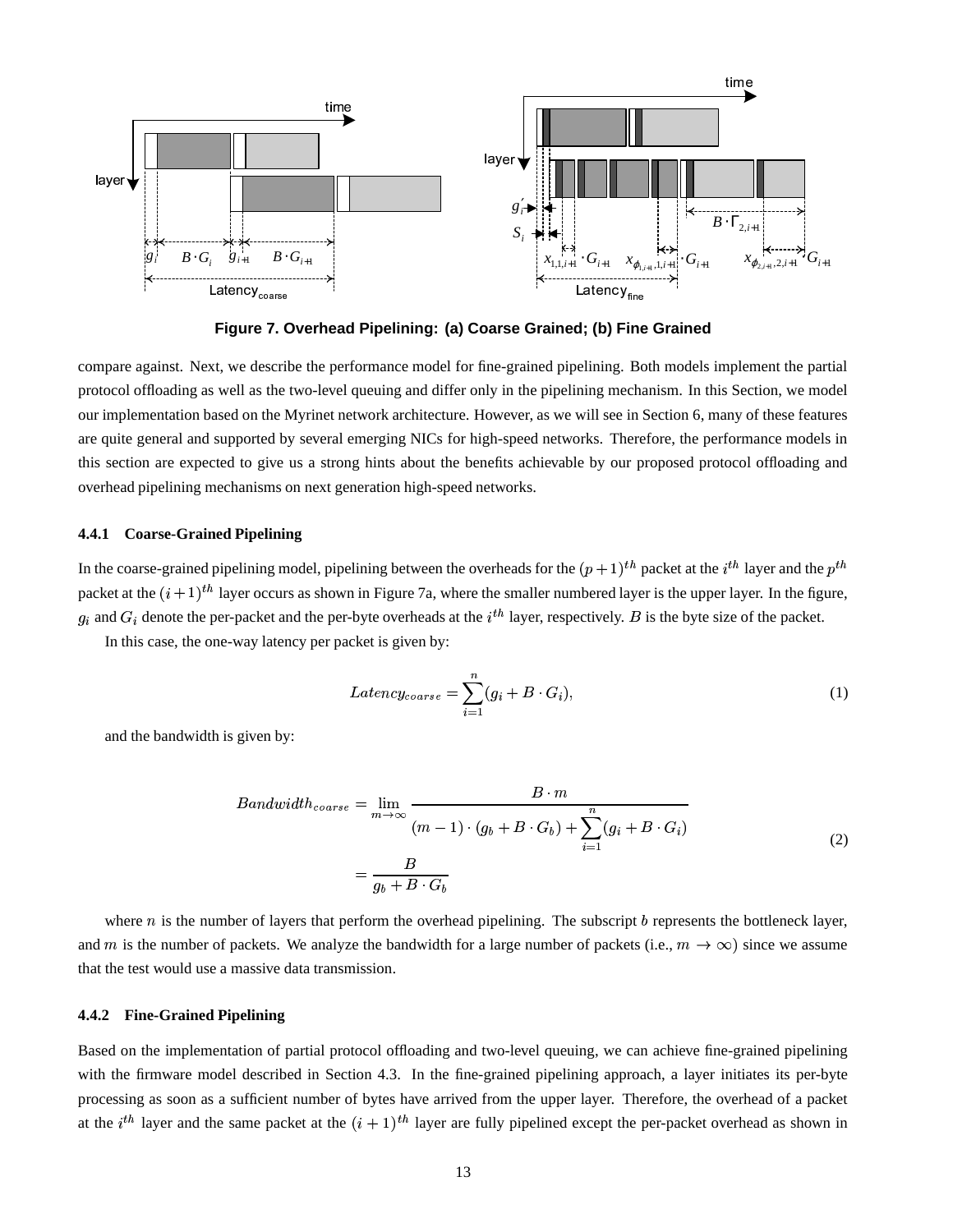Figure 7b. In the figure,  $S_i$  is the start-up overhead that is required to start a per-byte operation such as a DMA operation,  $g'_i$ is the per-packet overhead excepting the start-up time,  $S_i$ , (i.e.,  $g'_i = g_i - S_i$ ), and  $x_{f,p,i}$  is the size of  $f^{th}$  fragment of the  $p^{th}$  packet in the i<sup>th</sup> layer. A characteristic of fine-grained pipelining is that the per-byte processing of a layer is affected by the per-byte overhead of the upper layer. Accordingly, we define a new parameter,  $\Gamma_{p,i}$  [25], which represents the per-byte processing time. Then, the one-way latency of the fine-grained pipelining is as follows:

$$
Latency_{fine} = \sum_{i=1, i \neq e}^{n} (g_i + t \cdot G_i) + g'_{e} + B \cdot \Gamma_{1,e}
$$
\n(3)

where e is the last layer such that  $\Gamma_{1,e} \neq 0$ , and t is the threshold that defines the minimum number of bytes making a layer start its per-byte processing.

In order to model the bandwidth, we define a parameter,  $u$ , which is the number of packets after which the fine-grained pipelining is changed into the coarse-grained pipelining. This occurs because when a layer passes the data to the next layer which happens to be slower, data accumulates in the buffer of the next layer triggering progressively larger transfers. Therefore, for all packets from the first to the  $u^{th}$ , the per-byte overhead is defined by  $\Gamma_{p,i}$  while, after the  $u^{th}$  packet, the per-byte overhead is the same as that of coarse-grained pipelining  $(i.e., G_i)$ . Thus, the bandwidth of fine-grained pipelining is given by:

$$
Bandwidth_{fine} = \lim_{m \to \infty} \frac{B \cdot m}{\sum_{i=1}^{m-1} g'_i + \sum_{p=1}^{m} (g'_n + B \cdot \Gamma_{p,n})}
$$
  
\n
$$
\approx \lim_{m \to \infty} \frac{B \cdot m}{\sum_{i=1}^{m-1} g'_i + \sum_{p=1}^{m} (g'_b + B \cdot G_b + k_{p,b} \cdot S_b)}
$$
  
\n
$$
= \lim_{m \to \infty} \frac{B \cdot m}{\sum_{i=1}^{m-1} g'_i + m \cdot (g'_b + B \cdot G_b) + \sum_{p=1}^{u} (k_{p,b} \cdot S_b) + \sum_{p=u}^{m} S_b}
$$
  
\n
$$
= \frac{B}{g_b + B \cdot G_b}
$$
  
\n(4)

where  $k_{p,i}$  is the number of fragments of the  $p^{th}$  packet of the  $i^{th}$  layer [25].

An interesting result is that Equation (4) is the same with Equation (2). This is because fine-grained pipelining switches to coarse-grained pipelining after the  $u^{th}$  packet when a large number of packets are transmitted in burst. As a result, fine-grained pipelining can achieve a low latency without sacrificing the bandwidth.

More detailed proofs, equations and explanations for fine-grained pipelining are skipped in this paper in order to maintain simplicity and are presented in [25].

# **5 Experimental Results**

In this section, we first present the capability of our E-UDP implementation to avoid the variousinefficiencies pointed out in Section 3. Next, we present the performance achieved by E-UDP compared to other protocol implementations. Finally, we present the results of our analytical model showing the performance of E-UDP for various system and network configurations.

For the evaluation, we used a pair of machines equipped with an Intel Pentium III 1GHz processor on an ASUS motherboard (Intel 815EP chipset). Each machine has a Myrinet NIC (LANai 9.0) set to a 32bit 33MHz PCI slot, and the NICs are directly connected to each other through the Myrinet-1280 link. The Linux kernel version used is 2.2, and we adopt GM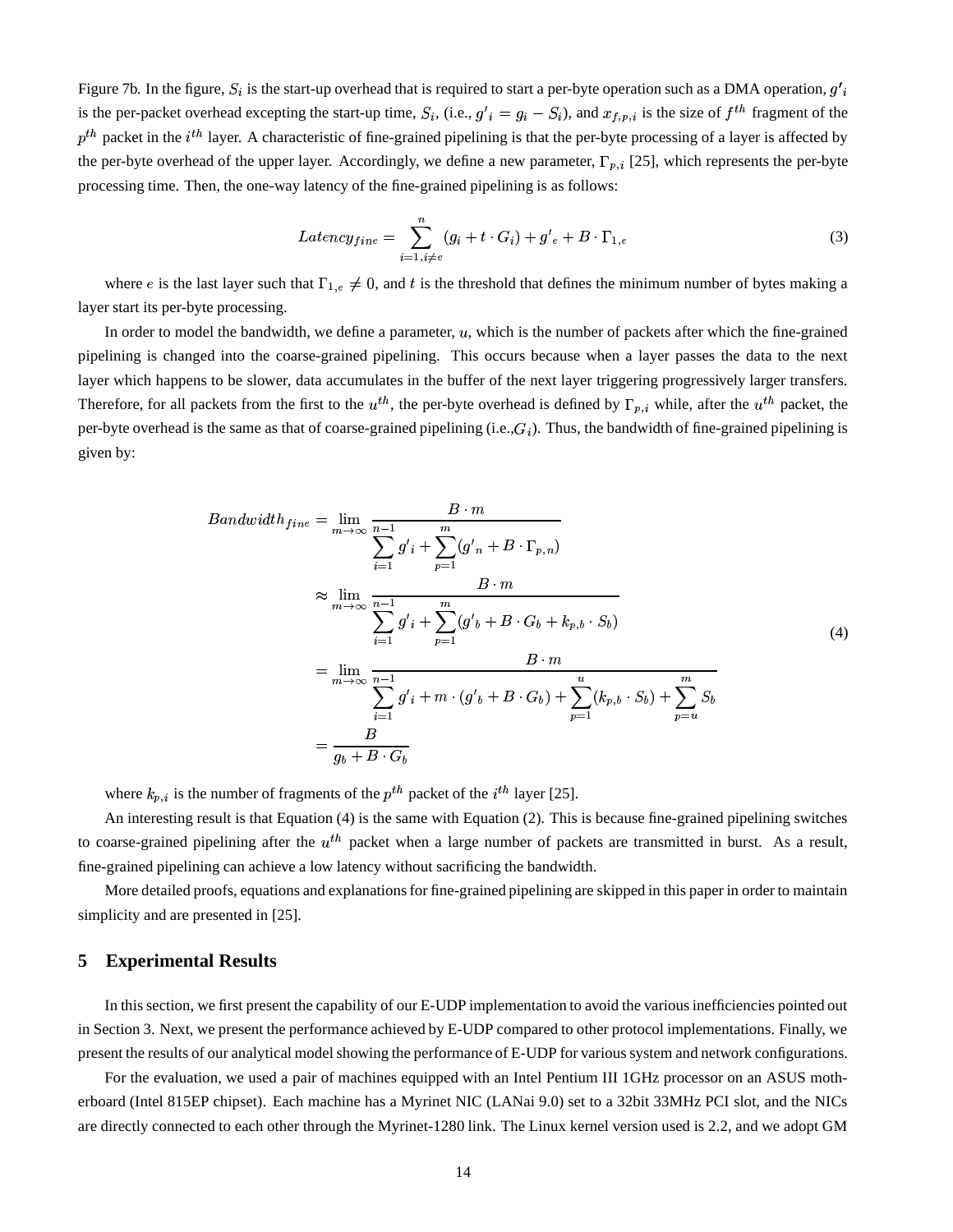

**Figure 8. CPU overhead on the host and the NIC: (a) Small messages (1 byte); (b) Large messages (32 Kbytes)**

(version 1.4) for the device driver and the firmware on the Myrinet NIC. The MTU size is set to 32KB.

#### **5.1 System Resource Consumption in E-UDP**

To analyze the effect of partial protocol offloading on the CPU overhead, we measured the overhead on both the host and the NIC CPUs. Figures 8a and 8b compare the CPU overheads of the original UDP and E-UDP for small (1B) and large (32KB) message sizes respectively. For small messages, though the copy operation and the checksum computation overheads are small, we can see a slight reduction in the CPU overhead, especially on the receiver side. On the other hand, the NIC overheads of E-UDP are increased due to the offload of the copy operation and the checksum computation. Further, some other functionalities such as a part of the UDP/IP header manipulation also have been moved to NIC. Overall, the accumulated overhead on both the host and the NIC are nearly equal (44.7us on E-UDP Vs. 42.3us on original UDP).

For large messages, however, we can see a large benefit through partial protocol offloading. By offloading the per-byte operations from the host, we achieve a very small host overhead regardless of the message size. At the same time, there is no significant increase in the overhead on the NIC.





To observe whether E-UDP resolves the resource contention and the idle resource problems, we study the time flow chart of E-UDP for 10 packets each of 32KB size. The time flow chart of the original UDP has already been shown in Section 3. Figure 9 shows the time flow chart of E-UDP. We can see that the overhead of each layer can be fully pipelined with the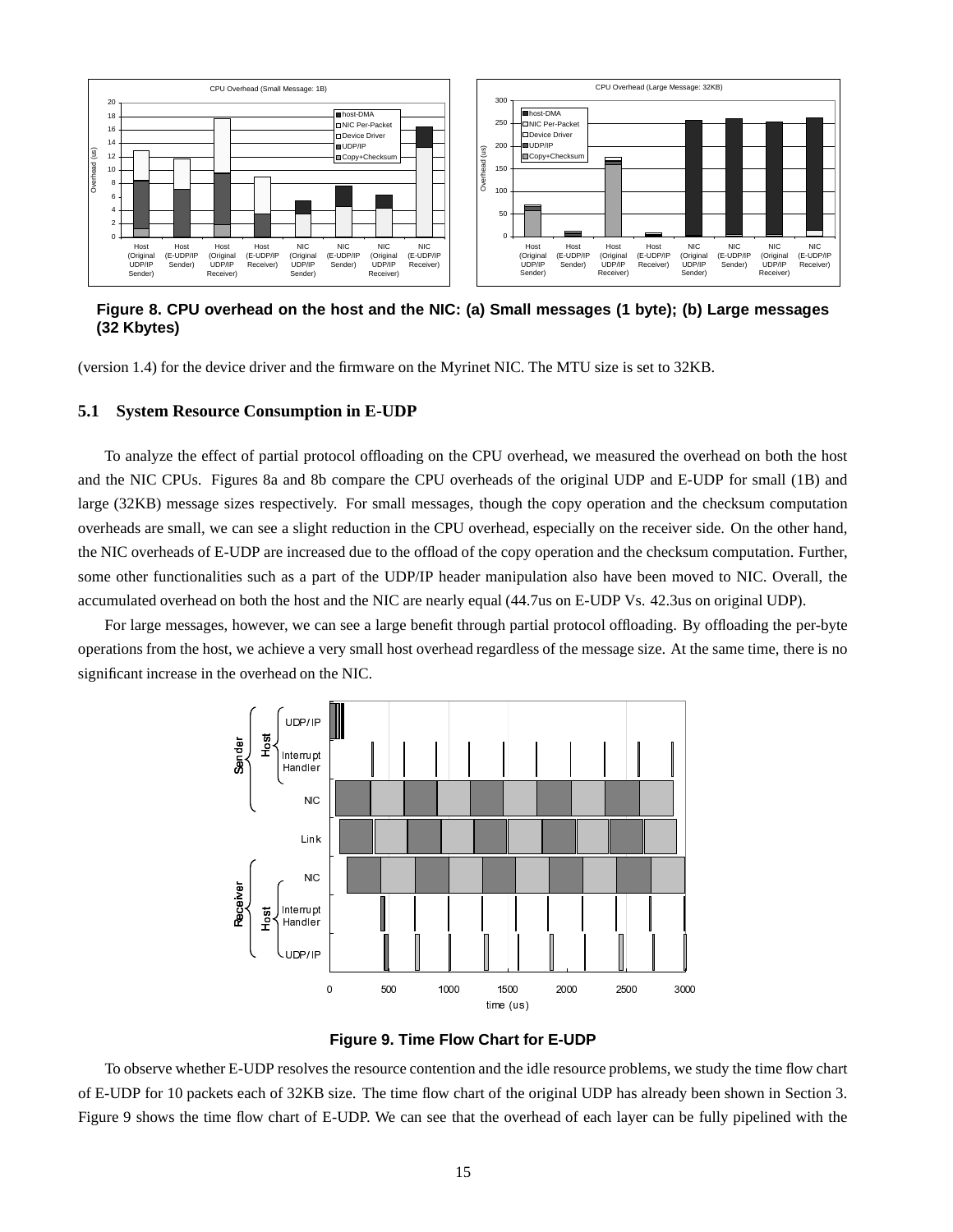

**Figure 10. Latency Comparison for (a) Large messages; (b) Small messages**

others from the sender side to the receiver side. This is due to the fact that E-UDP eliminates the CPU, the memory, and the I/O bus contentions. In addition, E-UDP performs a fine-grained overhead pipelining to overlap the NIC and the link overheads. Consequently, the largest overhead (i.e., the NIC overhead) hides the smaller overheads and allows us to achieve a performance close to the theoretical maximum.

#### **5.2 Latency and Bandwidth**

In this section, we compare the performance of E-UDP with that of the original UDP, GM and Berkeley-VIA [11], a wellknown implementation of VIA. Since there is no implementation of Berkeley-VIA on LANai9, we measured its performance with a LANai4 based Myrinet NIC on the same platform.

Figure 10 compares the latency of E-UDP, GM, Berkeley-VIA, and original UDP with the theoretical minimum latency of the experimental system for large and small messages respectively. The latency test is conducted in a ping-pong fashion, and the results are derived from the round-trip time by dividing it by two. Since the bottleneck of the system is the PCI bus (1007Mbps of PCI Vs. 1280Mbps of Myrinet-1280), the theoretical maximum performance in this subsection is derived from that achievable by the PCI bus used.

We can observe that the latency of E-UDP is smaller than the others and almost even with the theoretical minimum latency. An interesting result is that the latency of E-UDP is even smaller than that of the user-level protocols, such as GM and Berkeley-VIA for large message sizes. This is because E-UDP performs fine-grained overhead pipelining on the NIC. On the other hand, in the case of small data sizes (Figure 10b), GM shows the smallest one-way latency. This is because for small messages, the per-packet overhead becomes the dominant factor. User-level protocols have a lower per-packet overhead compared to UDP/IP following which they are able to achieve a lower latency.

Figure 11 shows the bandwidth achieved by E-UDP compared to the other protocols. We have used the *ttcp* [43] and the *gm allsize* benchmarks to measure the bandwidth of E-UDP and GM respectively. We measured the throughput of Berkeley-VIA using the *window* program. *gm allsize* is a benchmark provided as a part of the Myrinet software package to measure the performance achievable by GM. *window* is a test program included in Berkeley-VIA software package for Linux. We turned on the LAZY BENCHMARK option for the *window* program; this generates the theoretical maximum bandwidth achievable by evaluating the maximum injection rate to the network on the sender side regardless of the receiver.

A notable result is that E-UDP achieves a peak bandwidth of 951Mbps which is about 94% of the theoretical maximum bandwidth of the experimental system. The bandwidth of GM is slightly lower than that of E-UDP. This is because GM splits a large packet into several segments with a fixed size of 4KB. This segmentation increases the packet processing overhead in proportion to the number of segments. Consequently, the throughput suffers.

An unexpected result in Figure 11 is that for large data sizes (larger than 1KB) Berkeley-VIA shows a much lower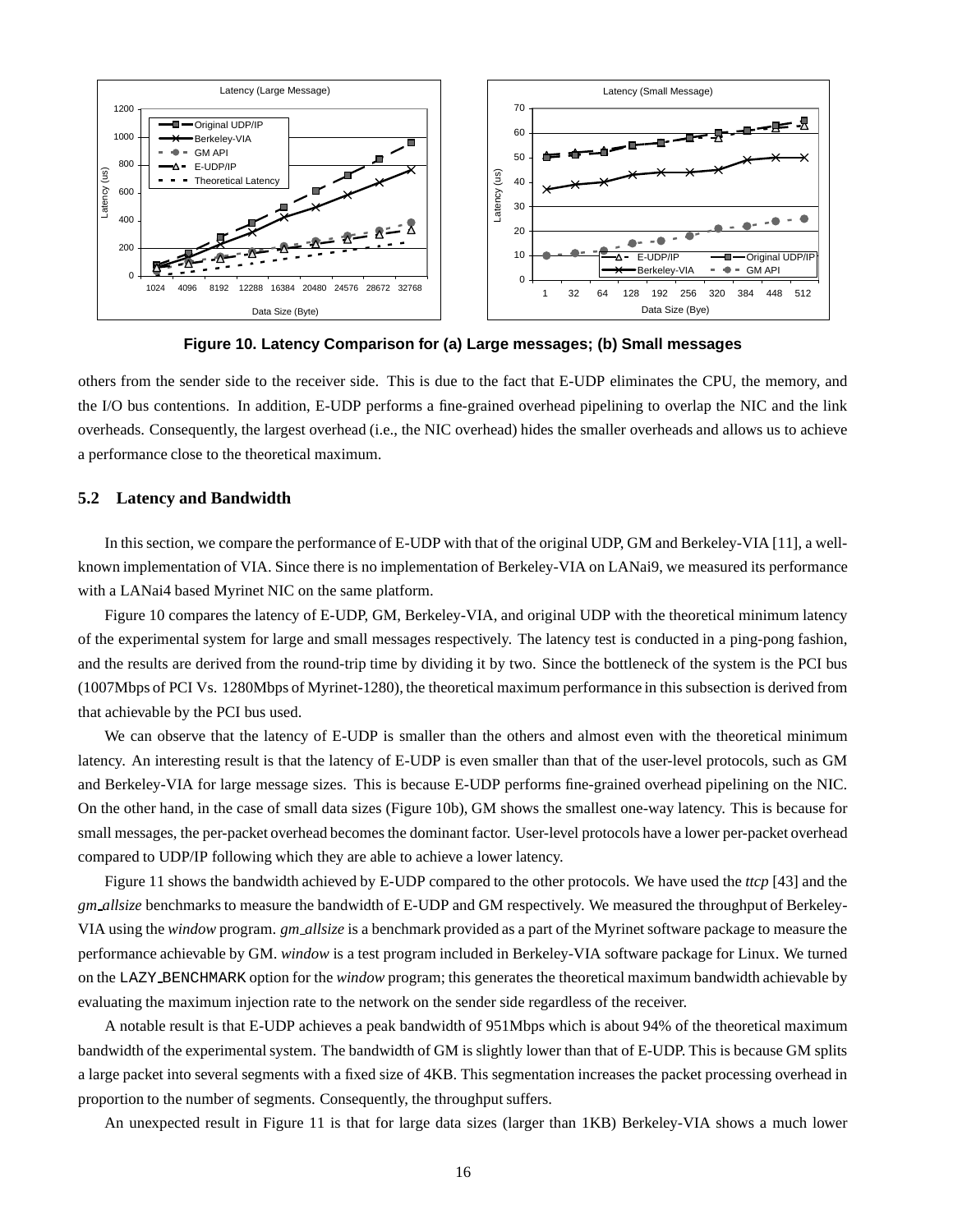

**Figure 12. Performance Modeling Results Verification: (a) Latency; (b) Bandwidth**

throughput than the others. This can be partly because we measured its performance with a LANai4 based NIC. However, since the rest of the experimental system was the same, the data-touching portion is unchanged between LANai4 and LANai9. Based on this, the drop in bandwidth is attributed to the lack of pipelining between the NIC and the link overheads, i.e., the NIC firmware of Berkeley-VIA serializes DMA operations even for those performed by different DMA engines without taking advantage of the capabilities of the Myrinet NIC memory to allow simultaneous access to both the DMA engines.

### **5.3 Performance Modeling Results**

To verify that the mathematical performance model suggested in Section 4.4 is accurate, we compare the performance evaluated from the model with the real performance numbers on our test-bed. Figures 12a and 12b show the latency and bandwidth comparisons, respectively. Since, from the performance model equations in Section 4.4, the bandwidth of the coarse and the fine-grained pipelining mechanisms are the same, Figure 12b does not deal with coarse and fine-grain pipelining separately. Real data for coarse-grain pipelining refers to a version of UDP with partial protocol offloading and two level queuing for the I/O requests, i.e., it differs from E-UDP in only the pipelining mechanism. As we can see in the figures, the performance model matches the actual data very closely with an error of less than 5%.

Based on the performance model, we tried to analyze the latency and bandwidth of E-UDP on faster networks and I/O buses than our evaluation system. We considered 2Gbps and 10Gbps networks to reflect the characteristics of the emerging networks such as Myrinet-2000, 10-Gigabit Ethernet, and InfiniBand. In addition, we took account of 64bit/66MHz and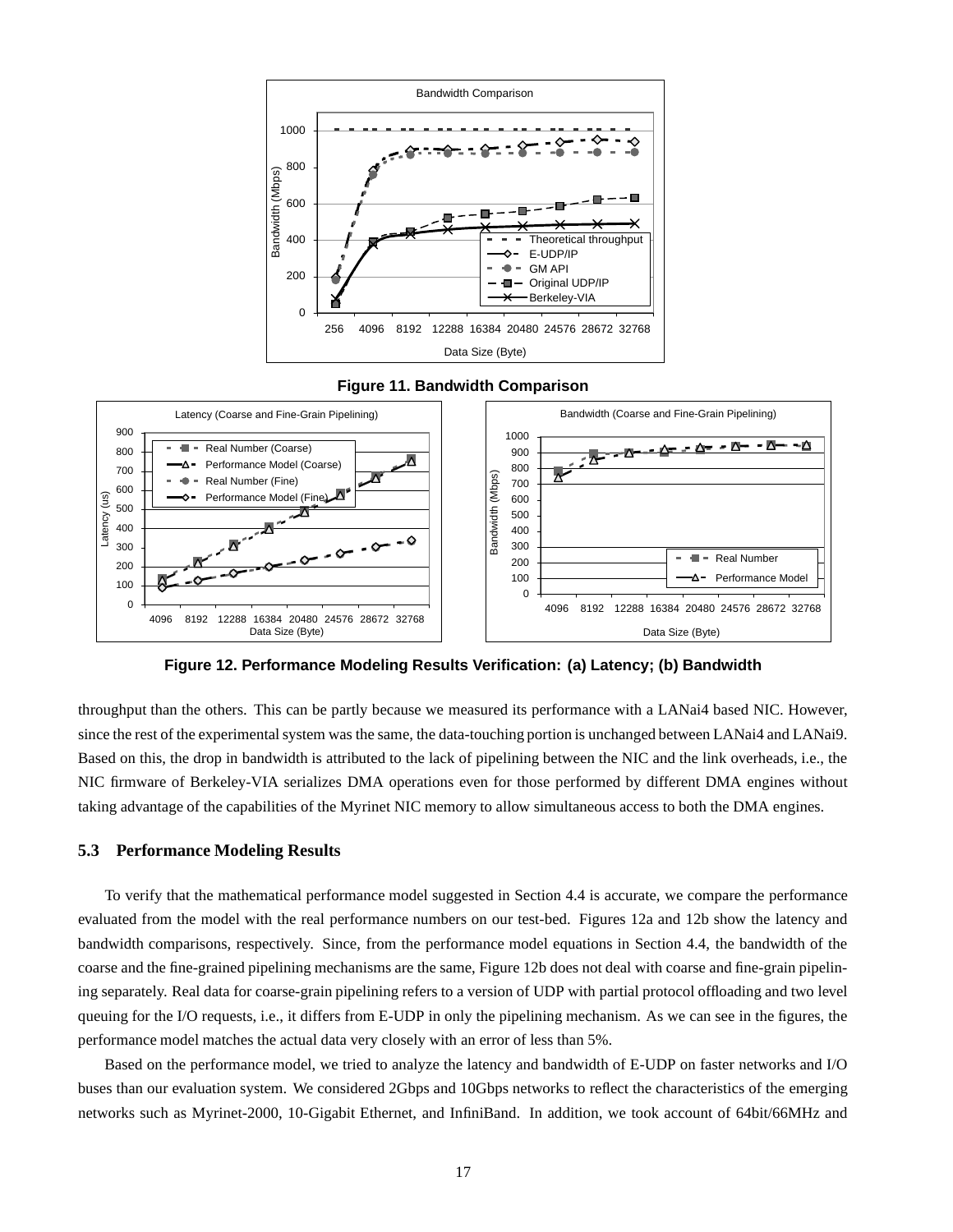





**Figure 14. Latency and Bandwidth measurements on a 10Gbps network with a 64bit/133MHz I/O bus**

64bit/133MHz PCI systems. We used the per-packet overhead values measured on E-UDP and decided the per-byte overhead values according to the target network and the PCI bus speed.

Figures 13a and 13b show the latency and bandwidth on a 2Gbps network with a 64bit/66MHz PCI bus. We can see that in this case the fine-grained pipelining can achieve a very low latency for large message sizes compared to coarse-grained pipelining. In addition, the rate of increase of the overhead is equal to that of the network link latency; this shows that finegrained pipelining is able to hide the DMA overhead on the NIC behind the link overhead successfully. Moreover, Figure 13b shows that both overhead pipelining mechanisms can achieve a near physical bandwidth.

The results on a 10Gbps network and a 64bit/133MHz PCI bus are shown in Figures 14a and 14b. We can see that even fine-grained pipelining cannot fully utilize the network link. The main reason for this is that the network and I/O bus systems are an order of magnitude faster than the processor on the NIC (the modeling is based on the Myrinet LANai9 processor); this results in a relatively high percentage of the overall overhead to be associated with the protocol processing time (per-packet overhead). With the current faster processors on the NIC and hardware based solutions being incorporated for protocol processing, we expect this overhead to be reduced significantly.

## **6 Discussion**

While this work has been implemented and evaluated with the Myrinet network architecture, several of these ideas are quite general and applicable in various other architectures. In this context, we would like to recognize and consolidate a primary set of features provided by the Myrinet and other similar architectures which we feel can form a basis for a generic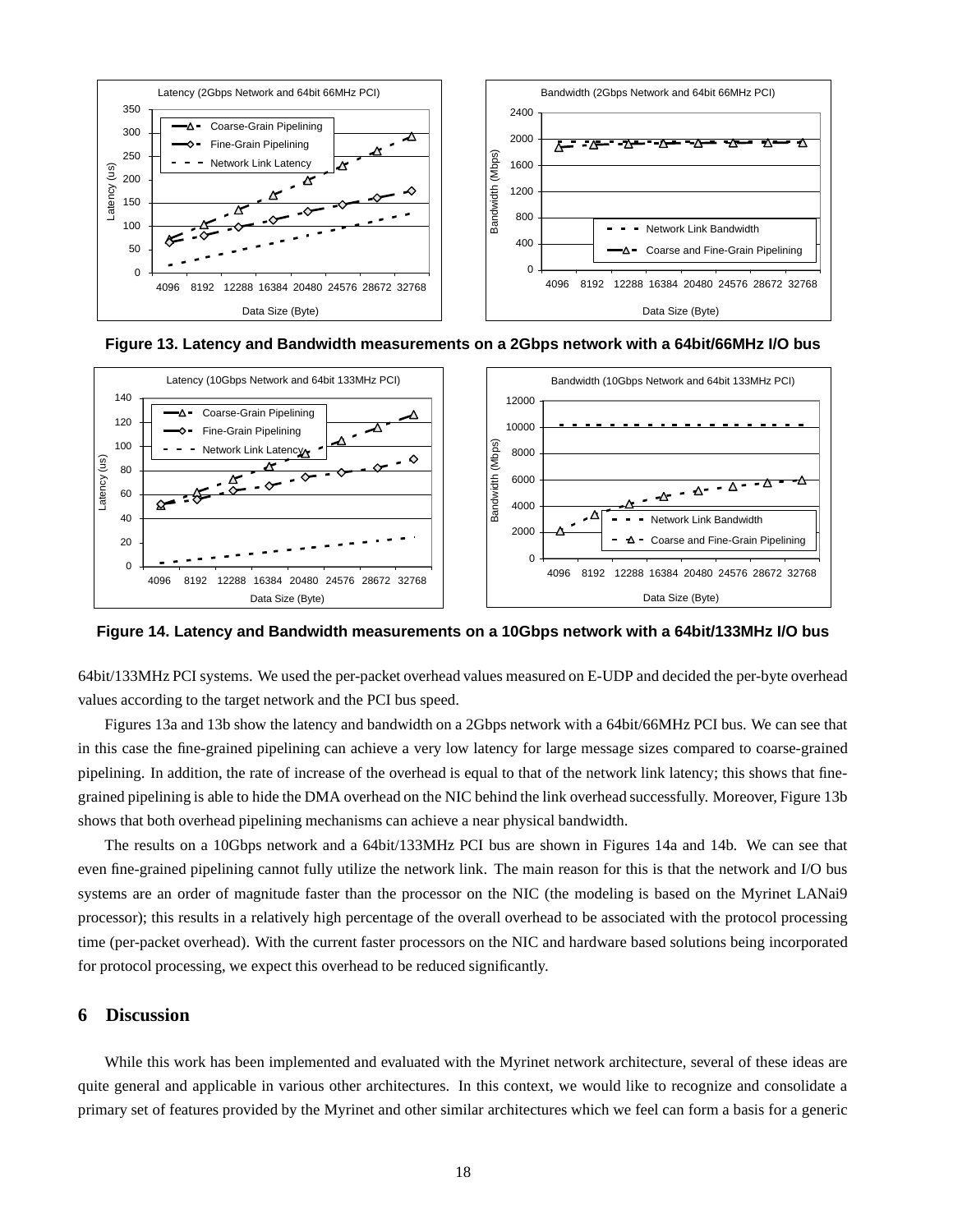Protocol Offload Engine (POE). In particular, we would like to discuss: (i) Integrated checksum and DMA capability, (ii) Exposing Scatter/Gather capabilities to the device driver, (iii) Solicit bit for message segmentation, (iv) Multiple DMA engine support and (v) Memory bandwidth for internal data movement on the network adapter.

**Integrated Checksum and DMA capability:** As mentioned in Section 5, the performance of a protocol stack for small messages mainly depends on the per-packet overheads associated including the protocol stack data path overhead, interrupts, etc. On the other hand, the performance for large messages depends on the per-byte overhead associated including checksum, copy and data DMA.

Some network adapters (e.g., some of the Gigabit Ethernet adapters available in market) allow offloading the checksum computation to the NIC. Though this technique is quite beneficial for the host in terms of the CPU required for checksum processing, this solution merely shifts this overhead from the host CPU to the network adapter. Further, this requires additional fetching and manipulation of data on the memory in the network adapter, increasing the requirement for the memory bandwidth provided by the memory on the network adapter. On the other hand, some network adapters such as Myrinet allow an integrated checksum and DMA capability, i.e., the DMA engine itself can compute the checksum of the data while performing the DMA operation. This avoids the checksum computation overhead on the host CPU and at the same time does not increase the memory bandwidth requirements on the network adapter (since it does not require any additional fetching of data).

**Exposing Scatter/Gather capabilities to the device driver:** Several network architectures including Myrinet, Quadrics and InfiniBand allow applicationsto send data from non-contiguous virtual addressspace and receive data into non-contiguous virtual address space, a capability often referred to as scatter/gather data transfer. For IP based protocols this feature has several implications due to the functionality and implementation of these protocol stacks. For example, TCP/IP and UDP/IP copy the data from the application buffer into the kernel buffer and attach appropriate protocol headers for each segment of data before handing it over to the device driver. For such protocols, the header is generated inside the kernel. Implementing a zero-copy data transfer for such protocols would result in the data being present in the application buffer while the protocol header being generated in the kernel. To efficiently transfer these non-contiguous segments in a zero-copy manner by the kernel, a gather feature is quite important and required. Similarly, on the receiver side, the protocol headers need to be placed inside the kernel space while the data needs to be placed in the application buffer. In such a situation a scatter feature in the network adapter is quite beneficial.

Together with such a capability, we would also like to point out the requirement for scatter/gather capabilities with contiguous virtual address space but non-contiguous physical address space. Since, in our implementation, we retain the sockets API which allows arbitrary application buffers, the buffer from which the application tries to send data would be a contiguous virtual address space but does not have to be a contiguous physical address space. Therefore, the data transmission should be able to handle non-contiguous physical address space<sup>2</sup>. For handling such requirements in the data transmission, a scatter/gather capability for non-contiguous physical address space is very critical.

**Solicit bit for message segmentation:** The fine-grained pipelining described in this paper utilizes a feature known as solicit bit based message segmentation. Using this feature, the Myrinet NIC allows several segments of data to be sent out separately but considered as a single message on the receiver side. The main advantage of this feature is that each of these segments does not need to have a separate protocol or MAC header; thus the available bandwidth can be utilized for transferring only the actual data. It is to be noted that since the Myrinet network is a cut-through network, each segment does not need to have a MAC header to identify the destination node. As long as the solicit bit is set on the message segments, the Myrinet switch considers these segments to be a part of the same stream (message) and automatically forwards them to the same destination.

For store-and-forward networks, however, though this kind of an approach is possible, it might not be as beneficial for a

 ${}^{2}$ It is to be noted that an approach where the device driver issues multiple posts for the different physical pages is not possible since this would require the receiver to know the exact layout of the data on the sender side in order to post appropriate sized descriptors.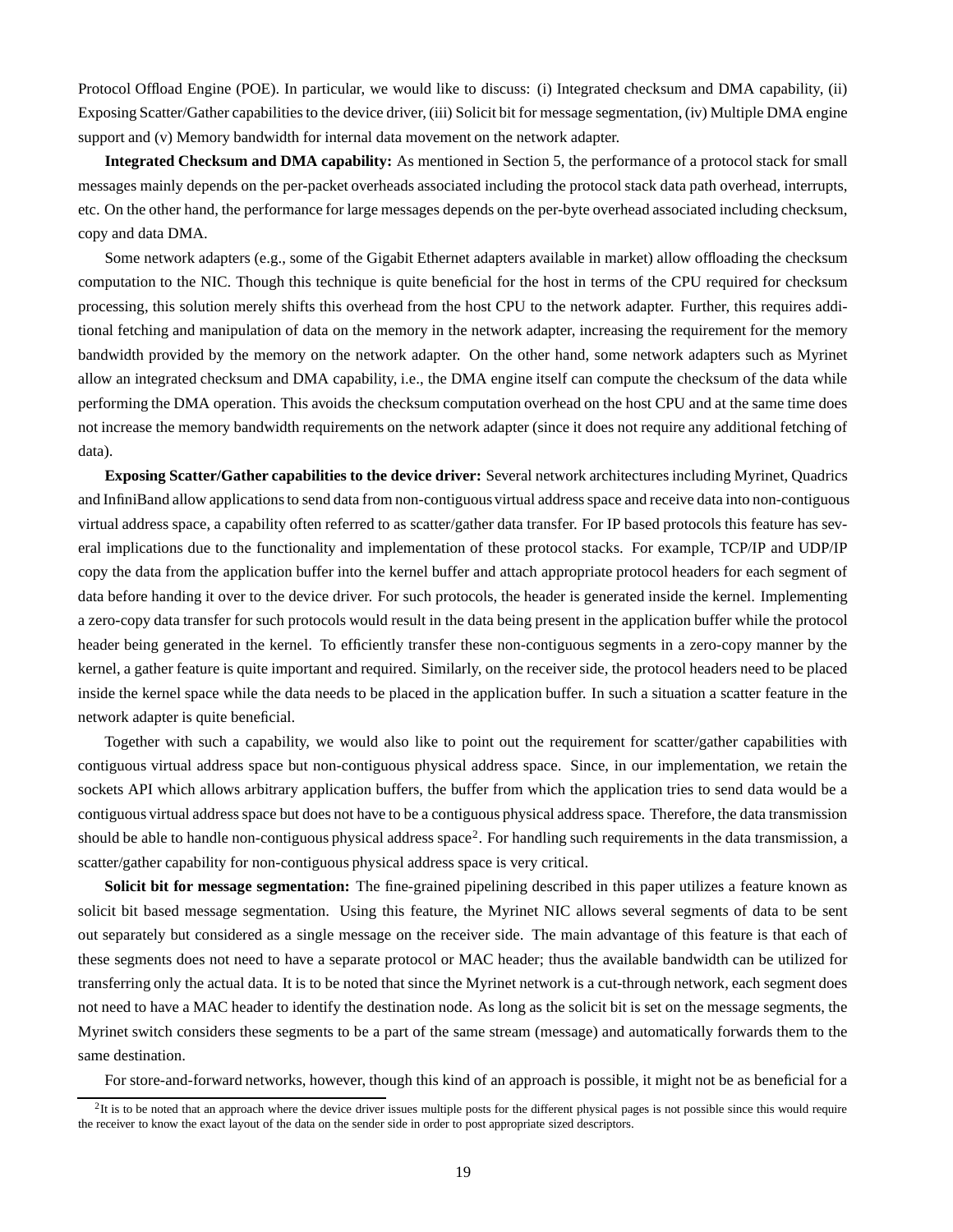large network. Store-and-forward networks require the entire link level message (MAC header + data specified by the MAC header) to be received by the switch before it can be forwarded to the destination node. Thus, there can be some amount of pipelining at the source nodes host and network adapter, but once the message reaches the first switch, there would be no difference between coarse grained pipelining and fine grained pipelining.

**Multiple DMA engine support:** Another important feature on the NIC that pipelining tries to exploit is the use of multiple DMA engines. The Myrinet NIC provides three DMA engines; one to transfer data from the host memory to the NIC memory and vice-versa, one to transfer data from the NIC memory to the link and one to transfer data from the link to the NIC memory. It is to be noted that the current Myrinet network adapters are based on PCI and PCI-X I/O buses. These I/O buses are shared for data traffic in both directions (from host to NIC and from NIC to host). Thus, one DMA engine would be sufficient to perform the data transfer in both directions (SDMA and RDMA threads). On the other hand, the network link is full-duplex, i.e., data can be sent and received simultaneously. Thus, one dedicated DMA engine (SEND and RECV) is required for data transfer in each direction (from NIC memory to link and from link to NIC memory). It is to be noted that with the current PCI-Express technology network adapters will be capable of moving data from the host to the NIC and from the NIC to the host simultaneously in a dedicated manner. This can put a requirement for an additional DMA engine or full-duplex DMA capability to be present on the NIC.

**Memory bandwidth for internal data movement on the NIC:** As mentioned earlier, the Myrinet NIC performs checksum calculation during the DMA operation from the host memory to the NIC memory. Similarly, it performs a CRC computation during the DMA operation from the NIC memory to the link. This means that the only data accesses to the data in the NIC memory are by the DMA engines (one access while performing the DMA from the host memory to the NIC and one access while performing the DMA from the NIC memory to the link). The memory on the Myrinet NIC can support two accesses per clock cycle. On the other hand, the DMA engines can request one memory access each per clock cycle. So, two DMA engines can access the memory simultaneously at full speed. We utilized this to show fine-grained pipelining for uni-directional traffic. For bi-directional traffic on the other hand, the RECV DMA engine also needs to access the memory thus increasing the requirement for memory bandwidth. It is to be noted that for network architectures with full-duplex links and full-duplex I/O buses (PCI-Express), the memory bandwidth requirements can be up to four times the link bandwidth in order to achieve non-blocked pipelining. Further, it is to be noted that this requirement is not specific to fine-grained pipelining, but a generic requirement to perform any kind of pipelining.

# **7 Related Work**

Several researchers have worked on implementing high performance user-level sockets implementations over high performance networks. Balaji, Shah, et. al have worked on such pseudo sockets layers over Gigabit Ethernet [7], GigaNet cLAN [8, 39] and InfiniBand [6]. However, these sockets layers only deal with compatibility issues with existing applications and do not focus on compatibility with the existing IP infrastructure.

Similarly, there has been some previous work in the Message Passing Interface (MPI) domain. Madeleine MPI [5] and MPICH-G [28] are two implementations of MPI which focus on transparently handling heterogeneous network environments. However, these solutions are applicable for only MPI based applications and are not usable by applications based on other common interfaces such as sockets, Distributed Shared Memory (DSM) [3, 29], Global Arrays [33], etc. On the other hand, since there exist sockets based implementations for most of these environments, our implementation can be expected to provide a transparent compatibility with the applications as well as the IP based infrastructure.

Trapeze [13] has implemented zero copy, checksum offloading, and a form of overhead pipelining based on TCP/IP on Myrinet. This research is notable in the sense that this was the one of the first to show that an IP based protocol can achieve a significantly high performance. However, Trapeze provides a different API from the sockets interface and is not compatible with the traditional TCP/IP implementation. In our paper, we try to achieve a near theoretical performance while keeping the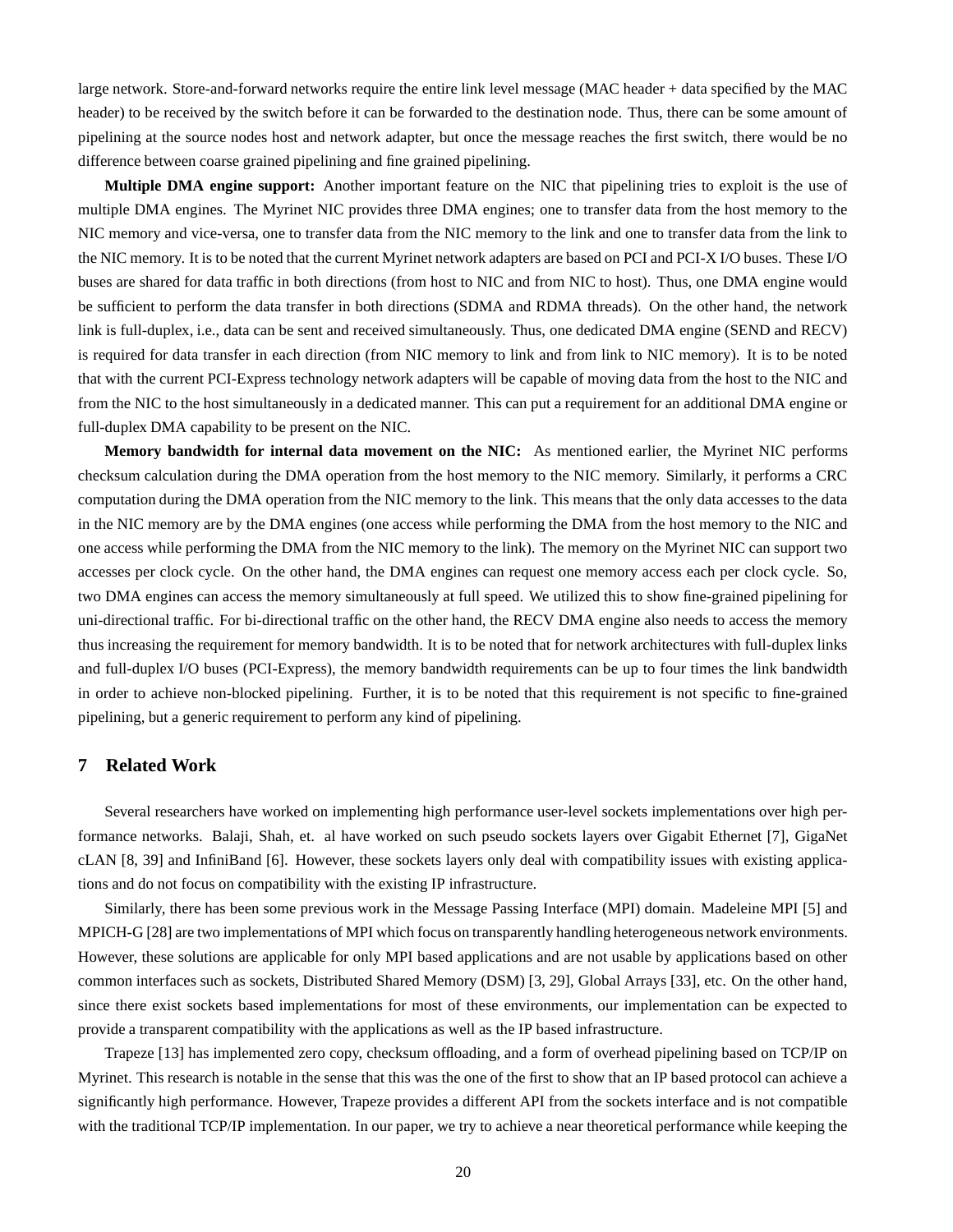socket interface and compatibility existing the UDP/IP implementations.

For overhead pipelining, several studies have been done to achieve a middle-grained pipelining [36, 45, 24], which splits a large packet into smaller sized segments so that the overheads for a packet at a layer and the same packet at the next layer are partly pipelined. The middle-grained pipelining can achieve a lower latency than coarse-grained pipelining but is not as efficient as fine-grained pipelining. Further, since middle-grained pipelining splits a packet into separate segments, each with a separate segment header, it sacrifices some of the bandwidth.

A notable research on formal verification of the NIC firmware is performed by Kumar et al. [31], which employs a model checking approach to implement the NIC firmware. They use Event-driven State-machine Programming (ESP); a language for writing firmware for programmable devices to verify the retransmission protocol, memory safety, and the deadlock free property of the VMMC [15] firmware. We expect that their approach can effectively help implement our suggested model.

## **8 Concluding Remarks and Future Work**

While a number of user-level protocols have been developed to reduce the gap between the performance capabilities of the physical network and the performance actually available, their compatibility issues with the existing sockets based applications and IP based infrastructure has been an area of major concern. To address these compatibility issues while maintaining a high performance, a number of researchers have been looking at alternative approachesto optimize the existing traditional protocol stacks. Broadly, previous research has broken up the overheads in the traditional protocol stack into four related aspects, namely: (i) Compute requirements and contention, (ii) Memory contention, (iii) I/O bus contention and (iv) System resources' idle time.

There has been some previous research which deals with some of these aspects. For example, Protocol Offload Engines (POEs) have been recently proposed as an industry standard for offloading the compute intensive components in protocol processing to specialized hardware. However, these approaches require network adapters supported with specialized ASIC based chips which implement the protocol processing and are not generic enough to be implemented on most network adapters. Further, these deal with only the compute requirement and memory contention issues and do not address the remaining issues. In short, to the best of our knowledge, there is no work which deals with all these issues in an integrated manner while maintaining backward compatibility with existing applications and infrastructure.

In this paper, we address each of these issues and propose solutions for minimizing these overheads. We also modify the existing UDP/IP implementation over Myrinet to demonstrate the capabilities of these solutions. We first utilize the earlier proposed techniques to implement a partial offload of the UDP/IP protocol stack to address the first two issues, i.e., compute requirements and memory contention. Next, we modify the device driver to allow a delayed posting of descriptors in order to reduce the contention at the I/O bus between descriptor posting and the DMA operations of the actual outgoing or incoming data. Finally, we implement a fine-grained pipelining technique on the firmware of the network adapter to minimize the link idle time in order to achieve a high performance. Further, all these enhancementsto the UDP stack are completely compatible not only with existing applications and infrastructure, but also with the existing UDP implementations. Our experimental results show that with our implementation of UDP, termed as E-UDP, can achieve up to 94% of the theoretical maximum bandwidth. We also present a mathematical performance model which allows us the study the performance of our design for various system architectures and network speeds.

Reliability is a critical feature for running several real applications over a cluster-of-clusters environment. There has been some previous work related to reliability over UDP [18, 10]. Such reliability relieves us of the requirement of a heavy protocol such as TCP/IP and allows us to achieve high performance. As a part of our future work, we plan to integrate this kind of reliability into E-UDP. This would allow us to deploy our solution in a real cluster-of-clusters environment and measure the actual application level performance gains achievable through this solution. Also, we are currently looking into offloading the per-packet overheads in the current UDP/IP stack on to the network adapter. This would not only allow us to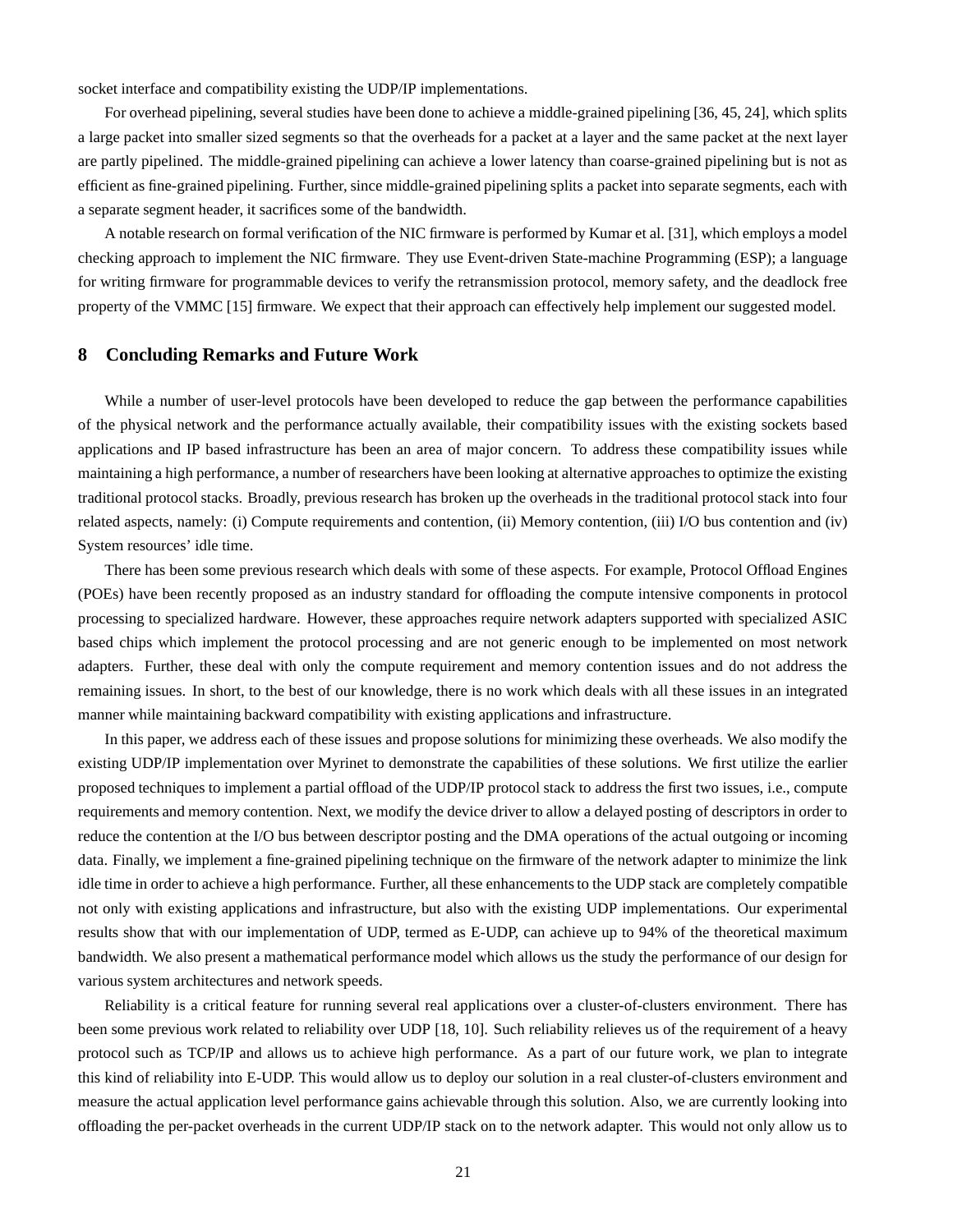achieve a better performance for small messages (where the per-packet overhead is dominant), but also a better scalability for faster networks.

# **9. Acknowledgments**

This research is supported in part by Department of Energy's Grant #DE-FC02-01ER25506, National Science Foundation's grants #CCR-0204429, and #CCR-0311542 and the Post-doctoral Fellowship Program of Korea Science and Engineering Foundation (KOSEF). The authors would like to thank to Sundeep Narravula and Karthikeyan Vaidyanathan for helping to improve the performance model.

## **References**

- [1] Ammasso, Inc. http://www.ammasso.com.
- [2] Chelsio Communications. http://www.chelsio.com.
- [3] C. Amza, A. Cox, S. Dwarkadas, P. Keleher, H. Lu, R. Rajamony, W. Yu, and W. Zwaenepoel. Treadmarks: Shared Memory Computing on Networks of Workstations. *IEEE Computer*, 29(2):18–28, 1996.
- [4] Infi niBand Trade Association. http://www.infi nibandta.org.
- [5] O. Aumage and G. Mercier. MPICH/MADIII: a Cluster of Clusters Enabled MPI Implementation. In *the Proceedings of 3rd International Symposium on Cluster Computing and the Grid*, May 2003.
- [6] P. Balaji, S. Narravula, K. Vaidyanathan, S. Krishnamoorthy, J. Wu, and D. K. Panda. Sockets Direct Protocol over InfiniBand in Clusters: Is it Beneficial? In *the Proceedings of ISPASS 2004*, Austin, Texas, March 10-12 2004.
- [7] P. Balaji, P. Shivam, P. Wyckoff, and D. K. Panda. High Performance User Level Sockets over Gigabit Ethernet. In *the Proceedings of Cluster'02*, pages 179–186, Chicago, Illinois, September 23-26 2002.
- [8] P. Balaji, J. Wu, T. Kurc, U. Catalyurek, D. K. Panda, and J. Saltz. Impact of High Performance Sockets on Data Intensive Applications. In *the Proceedings of HPDC-12*, pages 24–33, Seattle, Washington, June 22-24 2003.
- [9] N. J. Boden, D. Cohen, R. E. Felderman, A. E. Kulawik, C. L. Seitz, J. N. Seizovic, and W. K. Su. Myrinet: A Gigabit-per-Second Local Area Network. *IEEE-Micro*, 15(1):29–36, February 1995.
- [10] T. Bova and T. Krivoruchka. Reliable UDP Protocol. In *Internet Draft*, Feburary 1999.
- [11] P. Buonadonna, A. Geweke, and D. E. Culler. BVIA: An Implementation and Analysis of Virtual Interface Architecture. In *Proceedings of Supercomputing*, 1998.
- [12] J. Chase, A. Gallatin, A. Lebek, and Y. G. Yocum. Trapeze API. Technical Report CS-1997-21, Duke University, Durham, NC, November 1997.
- [13] J. Chase, A. Gallatin, and K. Yocum. End-System Optimizations for High-Speed TCP. *IEEE Communications Magazine*, 39(4):68–75, April 2001.
- [14] H. J. Chu. Zero-Copy TCP in Solaris. In *Proceedings of 1996 Winter USENIX*, 1996.
- [15] C. Dubnicki, A. Bilas, Y. Chen, S. Damianakis, and K. Li. VMMC-2: Efficient Support for Reliable, Connection Oriented Communication. In *Proceedings of Hot Interconnects*, 1997.
- [16] W. Feng, J. Hurwitz, H. Newman, S. Ravot, L. Cottrell, O. Martin, F. Coccetti, C. Jin, D. Wei, and S. Low. Optimizing 10-Gigabit Ethernet for Networks of Workstations, Clusters and Grids: A Case Study. In *Proceedings of ICS '03*, Phoenix, Arizona, November 2003.
- [17] Message Passing Interface Forum. MPI: A Message-Passing Interface Standard. http://www.mpi-forum.org, May 1994.
- [18] E. He, J. Leigh, O. Yu, and T. DeFanti. Reliable Blast UDP: Predictable High Performance Bulk Data Transfer. In *the Proceedings of the IEEE International Conference on Cluster Computing*, 2002.
- [19] G. J. Holzmann. *Design and Validation of Computer Protocols*. Prentice Hall, 1991.
- [20] G. J. Holzmann. The Model Checker SPIN. *IEEE Transactions on Software Engineering*, 23(5):279–295, May 1997.
- [21] J. Hurwitz and W. Feng. End-to-End Performance of 10-Gigabit Ethernet on Commodity Systems. *IEEE Micro*, 24(1):10–22, January/February 2004.
- [22] IEEE. IEEE Std 802.3ae-2002, Media Access Control (MAC) Parameters, Physical Layers, and Management Parameters for 10 Gb/s Operation, August 2002.
- [23] Myricom Inc. The GM Message Passing System. http://www.myri.com, January 2000.
- [24] H. A. Jamrozik, M. J. Feeley, G. M. Voelker, J. E. II, A. R. Karlin, H. M. Levy, and M. K. Vernon. Reducing Network Latency Using Subpages in a Global Memory Environment. In *Proceedings of ASPLOS-VII*, October 1996.
- [25] H. W. Jin, P. Balaji, C. Yoo, J. Y. Choi, and D. K. Panda. Exploiting NIC Architectural Support for Enhancing IP based Protocols on High Performance Networks. Technical Report OSU-CISRC-5/04-TR37, The Ohio State University, Columbus, OH, May 2004.
- [26] H. W. Jin, K. S. Bang, C. Yoo, J. Y. Choi, and H. J. Cha. Bottleneck Analysis of a Gigabit Network Interface Card: Formal Verification Approach. In Proceedings of the 9th International SPIN Workshop on Model Checking of Software (SPIN 2002), LNCS, Vol. 2318, April 2002.
- [27] H. W. Jin and C. Yoo. Latency Analysis of UDP and BPI on Myrinet. In *Proceedings of the 18th IEEE International Performance, Computing, and Communication Conference (IPCCC'99)*, pages 185–191, February 1999.